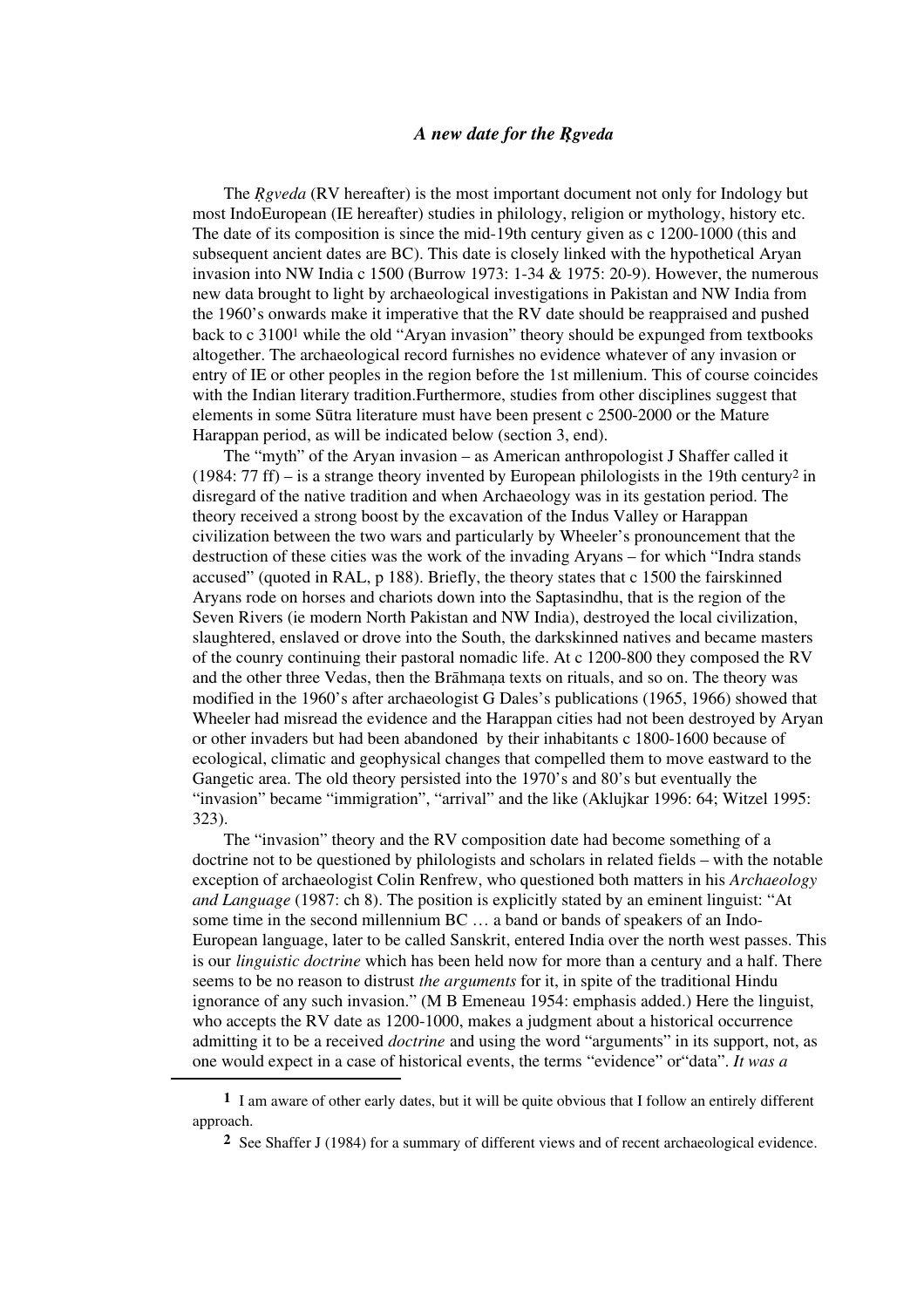### *doctrine supported by arguments alone and no actual evidence* .3

The literature-aspect of the doctrine originates in Max Müller's *History of Sanskrit Literature* (1859), as somewhat modified in his 1862 edition of the *R*®*gveda* (4th Volume). He argued that, since Buddhism (6th cent BC) presupposed the Vedic Corpus (Vedas, Brāhmanas, Āranvakas and Upanishads), the Sūtras, which liguistically seem to be subsequent, were composed from the 6th century and later. He then allowed 200 years for the composition of the Brahmanas and Upanishads (ie 800-600), then another 200 years for the Sāma-, Yajur- and Atharva-Veda (ie 1000-800) and 200 years more for the RV (ie 1200-1000). All this is, of course, sheer conjecture without the slightest evidence of any kind to support the date of the Sūtra compositions or the 200-year periods for the other divisions. Here, parenthetically, should be noted some relevant facts that one rarely meets in studies subsequent to Max Müller and hardly ever in modern publications. After receiving criticism, that great pioneer of sanskritic studies explained that the chronology he had given was hypothetical – only as a *terminus ad quem* and a basis for discussion – and wrote, "No power on earth will be able to determine whether the Vedic Hymns were composed in 1000 or 1500 or 2000 or 3000 before Christ" (*Physical Religion*, 1892, repr 1901, p 91). And in the very last years of his life he wrote: "If we grant that they [ie the Vedas] belonged to the second millennium before our era, we are probably on safe ground, though we should not forget that this is a constructive date only, and that such a date does not become positive by mere repetition". Then he added, "Whatever may be the date of the Vedic hymns, whether 1500 or 15000 BC, they have their own unique place … in the literature of the world". (*The Six Systems of Indian Philosophy*, 1898, 1903, Longmans 1916, pp 34-5.) His chronologies fell into *mere repetition* and became a doctrine.

Even before and some years after Max Müller's passing, several scholars argued for a date of the RV much earlier than 1500. Notable among them are H Jacobi and B G Tilak who, working quite independently at about the same period, and examining the astronomical data in the Vedic Corpus, arrived at very early dates. Jacobi (1894: *Indian Antiquary* 23) gave a date c 4500. Tilak (1893: *Orion: Researches into the Antiquity of the Vedas*) traced some Vedic texts as far back as 6000. In his monumental *History of Indian Literature*  (revised ed 1927 Geschichte der Indiscen Literatur), Winternitz summed up the available evidence and concluded for a date c 2500-2000. Nonetheless, Max Müller's conjectural choronologies prevailed in academic thinking.

The eminent philologist T Burrow, whose descriptive study of Sanskrit is still the standard work, restated the doctrine conflating the divisions of the Vedas into one period (1973: 1-34, 43). He attempted to justify it with some philological considerations, not free of

**<sup>3</sup>** To avoid possible misunderstandings I should state that I am a sanskritist, not an archaeologist. For further complaints against linguists, see Renfrew (1997: 88) who, for his own theory of agricultural diffusion (see n 7 below and text), would like earlier dates for the IE language dispersion.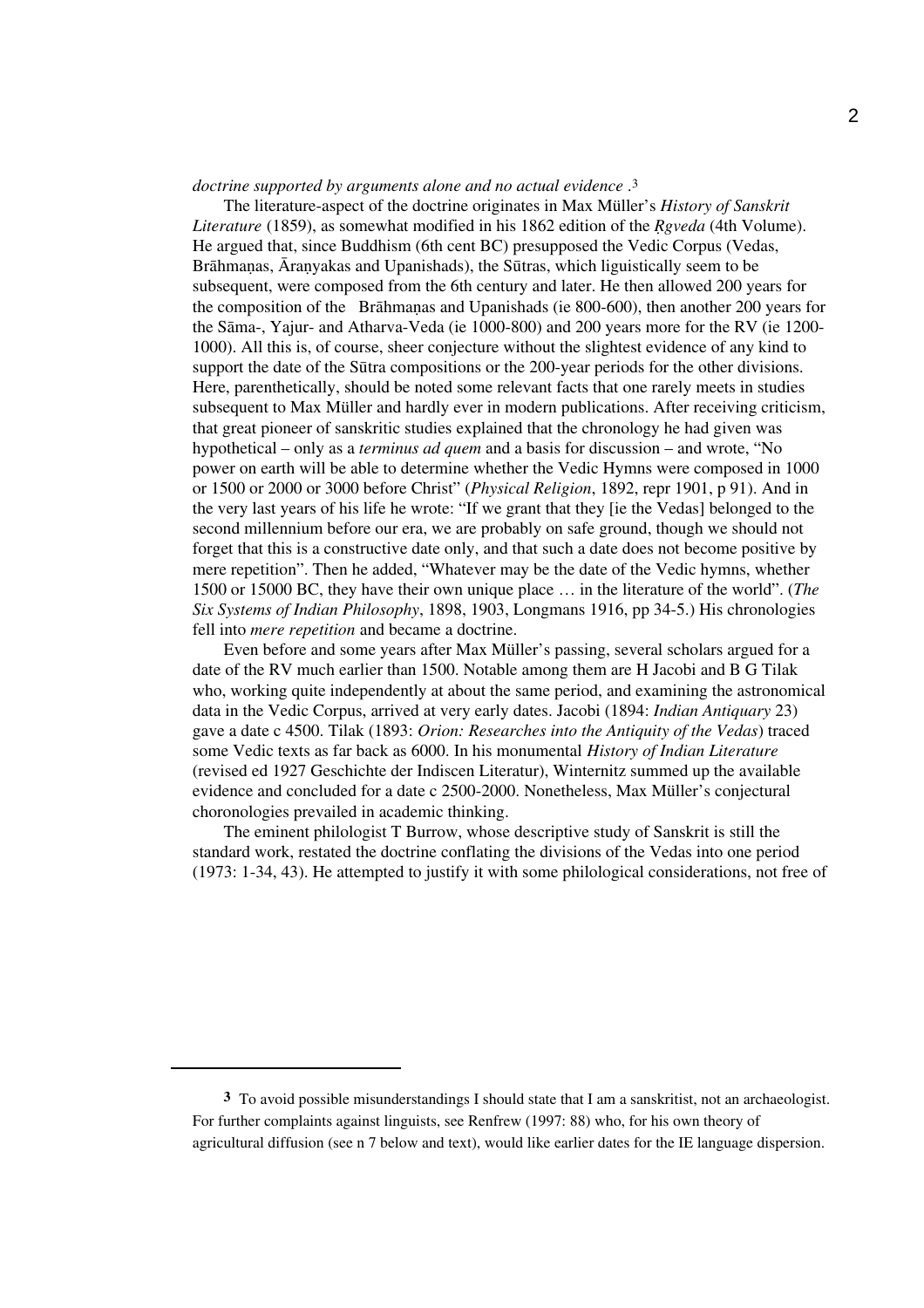inconsistencies4, but admitted early on that the RV composition date is arrived at "by rough guesswork" (p 9) – which is a most curious admission regarding so important a document. On these philological considerations Burrow finds that the ProtoIndoEuropeans (PIE hereafter) inhabited central Europe before their dispersal and that the IndoIranians migrated eastward c 2000 (p 9) and stayed somewhere in central Asia before splitting up, whereupon the IndoAryans invaded India, while a subsidiary wave moved into the Near East (the Kassites and the Mitannis), and the Iranians afterwards moved into Iran.

These philological considerations by themselves are not reliable. The same philological data have been examined and interpreted differently by different scholars who reach thereby different conclusions. Thus the Russian philologists Gamkrelidze and Ivanov (1985, 1990, 1995), mostly on linguistic considerations, posit as the PIE homeland the region just south of the Caucasus and the date of the dispersal or migrations in the 3rd millennium. S S Misra, an Indian philologist, again, from the same data derives dates ranging in the 5th and 6th millennia and posits N W India as the urheimat (1992, passim). Mallory (1997: 98) examines summarily some of these philologists' conflicting "estimates" and cries out "Will the 'real' linguist please stand up?" The noted sanskritist Aklujkar for his part does not consider the established dates as incontestable and states that "ony *relative* chronology has been well argued for" (1996: 66, n 14b).

Shaffer sums up this matter writing: "The Indo-Aryan invasion(s) as an academic concept in 18th- and 19th-century Europe reflected the cultural milieu of that period. Lignuistic data were used to validate the concept that in turn was used to interpret archaeological and anthropological data. What was theory became unquestioned fact that was used to interpret and organize all subsequent data. It is time to end the "linguistic tyranny" that has prescribed interpretative frameworks of pre- and protohistoric cultural development in South Asia." (1984: 88.) Shaffer's main concern is (pre-)history and the establishment of the true situation by the removal of the "ïnvasion" theory: he accepts the RV date as contemporaneous with the late Harappan period (c 1900).

Genetics has also been adduced to demonstrate the migrations of peoples or types of men in different areas. Renfrew points out that there "are difficulties of methodology not yet resolved" (1997: 89). In fact, two independent investigations showed that previous finds (through research by molecular genetics) are not correct in placing in Africa c 200.000 years ago the common ancestry of the human mitochondrial DNA (*Science* 1992: 737-9). Such studies, moreover, cannot say anything about language nor the actual manner in which genes of a particular type first appear in any area – whether, in other words, we have large or small groups of immigrants, a band of merchants, troops of conquerors or captives, or whatever else. All these difficulties are evident in the recent study by Cavalli-Sforza, Menozzi and Piazza (1996: xi-xiii, 5, 29, 32, etc), who, unaware of the *Science* 1992 reports, accept the finds about the ancestry of human mtDNA in Africa (88). Furthermore, the genetic material and associations of different groups in the Indian Subcontinent present "unexplained"

**<sup>4</sup>** See below, n 6 and text. However, Burrow makes many interesting points; one of them is his warning, often unheeded, about reconstructing ProtoIndoEuropean (1973; 11): "... in the case of Indo-European it is certain that there was no such unitary language which can be reached by means of comparison. It woul be easy to produce, more or less *ad infinitum* [,] a list of forms like Skt *nabhi*-, Gk ὀμφαλός 'navel', which although inherited directly from the primitive IE period, and radically related [,] are irreducible to a single original. In fact detailed comparison makes it clear that the Indo-European that we can reach by this means was already deeply split up into a series of varying dialects."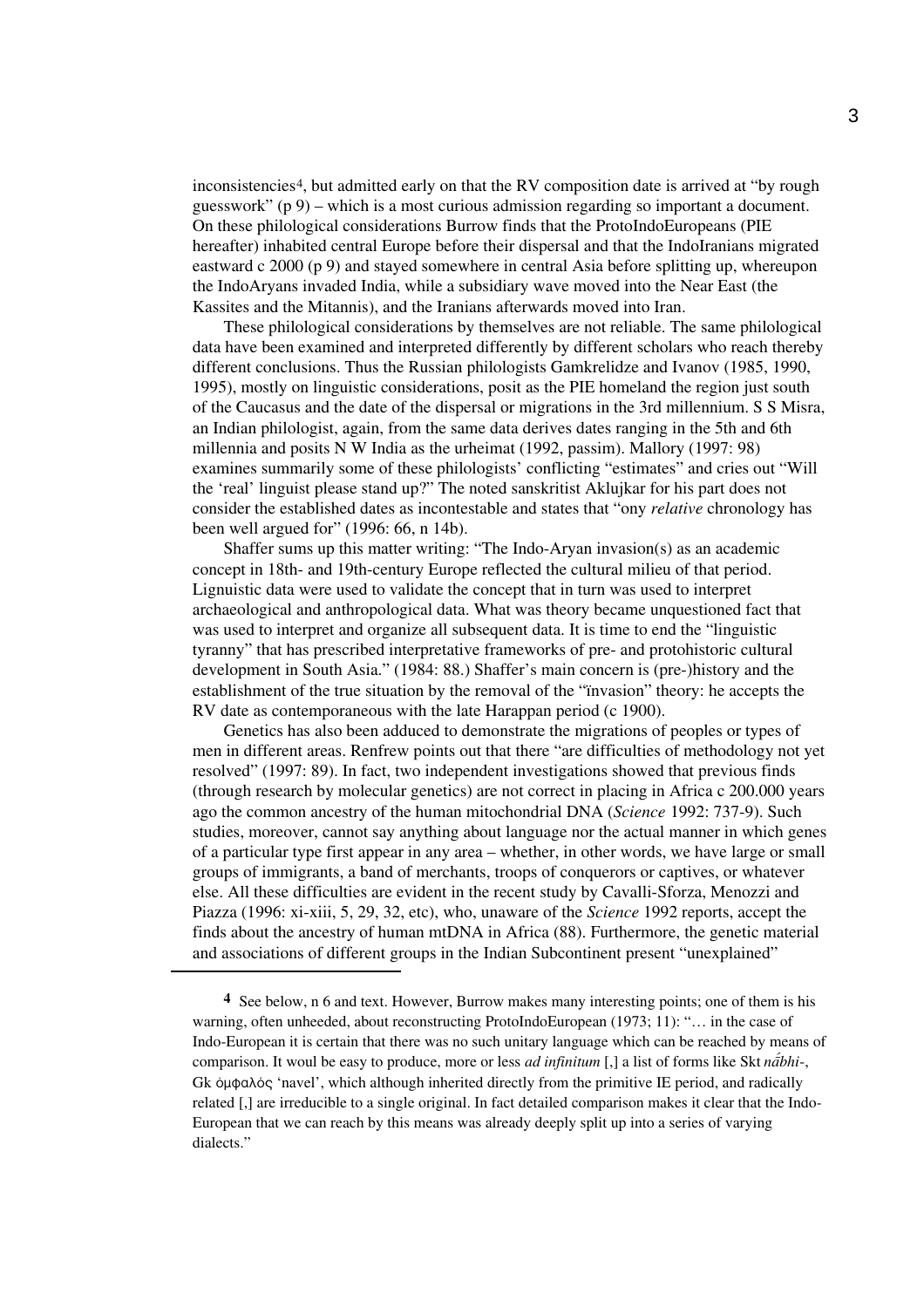difficulties (239-41); the authors state that the Harappan skeletons show "a substantial similarity with modern populations from a nearby area", yet advocate a post-Harappan (ie 1700?) "Aryan invasion" (210); moreover, their "synthetic map of the third genetic PC [=Principal Component]" supports both the South Russian steppes and Anatolia as the original IE homeland (299). We shall therefore ignore such evidence.

Let us now turn to the archaeological data and see where they, in conjunction with other relevant evidence, lead us.

#### **1.** *The Sarasvat*i *river.*

This is probably the most startling piece of evidence.

Many hymns in all ten Books of the RV (except the 4th) extoll or mention a divine and very large river (*nad*i*tama*a), named Sarasvati5, which flows mightily "from the mountains to the [Indian] Ocean" (*giríbhya a<sup>{</sup> samudrat}*: VII, 95, 2). This river gave sustenance to many kings and the five  $\bar{A}$ rya tribes that were settled along its banks (VI, 61; etc) and along the Indus, Drsadvati and other rivers. In historic times the river appeared to be a minor stream, Sarsūti (<*Sarasvati*) or Ghaggar, which ended in the desert at Bhatnair, hundreds of miles away from the Ocean, so that modern scholars (Roth, Griffiths, et al, *Vedic Index* II, 434) thought that the RV poets referred, in fact, to the Indus which alone is large enough and justifies such references.

In the 1970's and 1980's, however, archaeological researches discovered the old route of the Sarasvati from the Himalayas to the Indian Ocean and its various diversions due to tectonic and climatic changes and unearthed along this route hundreds of small and large settlements, including some sizeable towns like Kalibangan: in fact these constitute two thirds of the total Harappan settlements of 2500 while those along the Indus are only about 100 (Misra V N, 1992). According to palaeoenvironmental scientists the desiccation of Sarasvati came about as a result of the diversion of at least two rivers that fed it, the Satluj and the Yamuna. "The chain of tectonic events … diverted the Satluj westward [into the Indus] and the Palaeo Yamuna eastward [into the Ganga] ... This explains the 'death' of such a mighty river [ie Sarasvatī] ... because its main feeders, the Satluj and Palaeo Yamuna were weaned away from it by the Indus and the Ganga respectively" (Rao 1991: 77-9; also Feuerstein et al 1995: 87-90). This ended at c 1750, but it started much earlier, perhaps with the upheavals and the large flood of 1900, or more probably 2100 (Elst 1993: 70; Allchins 1997: 117). In preHarappan times, of course, the settlements on the Sarasvati were far fewer. Future excavations may well reveal many more settlements.

The RV knows two very large rivers, the Sarasvati and the Indus. At 1200 there was only the Indus, as in modern times. Clearly, then, when the RV describes the Sarasvati flowing down to the ocean, it is referring to the river as it was long long before 1750. How did the poets know of this *nad*i*tama*a Sarasvati?

This suggests a date well before 2000. However, P H Francfort, utilizing images from the French satellite SPOT, finds (1992) that the large river Sarasvati is pre-Harappan altogether and started drying up in the middle of the 4th millennium; during Harappan times only a complex irrigation-canal network was being used in the southern region. The Allchins (1997) seem to be unaware of Francfort's research: they cite L Flam in J F Shroder's *Himalaya to the sea, Geology…*, 1993, which must have been *written* before Francfort's publication. With this the date should be pushed back to c 3800.

**<sup>5</sup>** RV II, 41, 16: *ámbitama* 'most motherly'; *nádītama* 'greatest of rivers'; *dévitama* 'most divine'; or, best mother, best river, best goddess.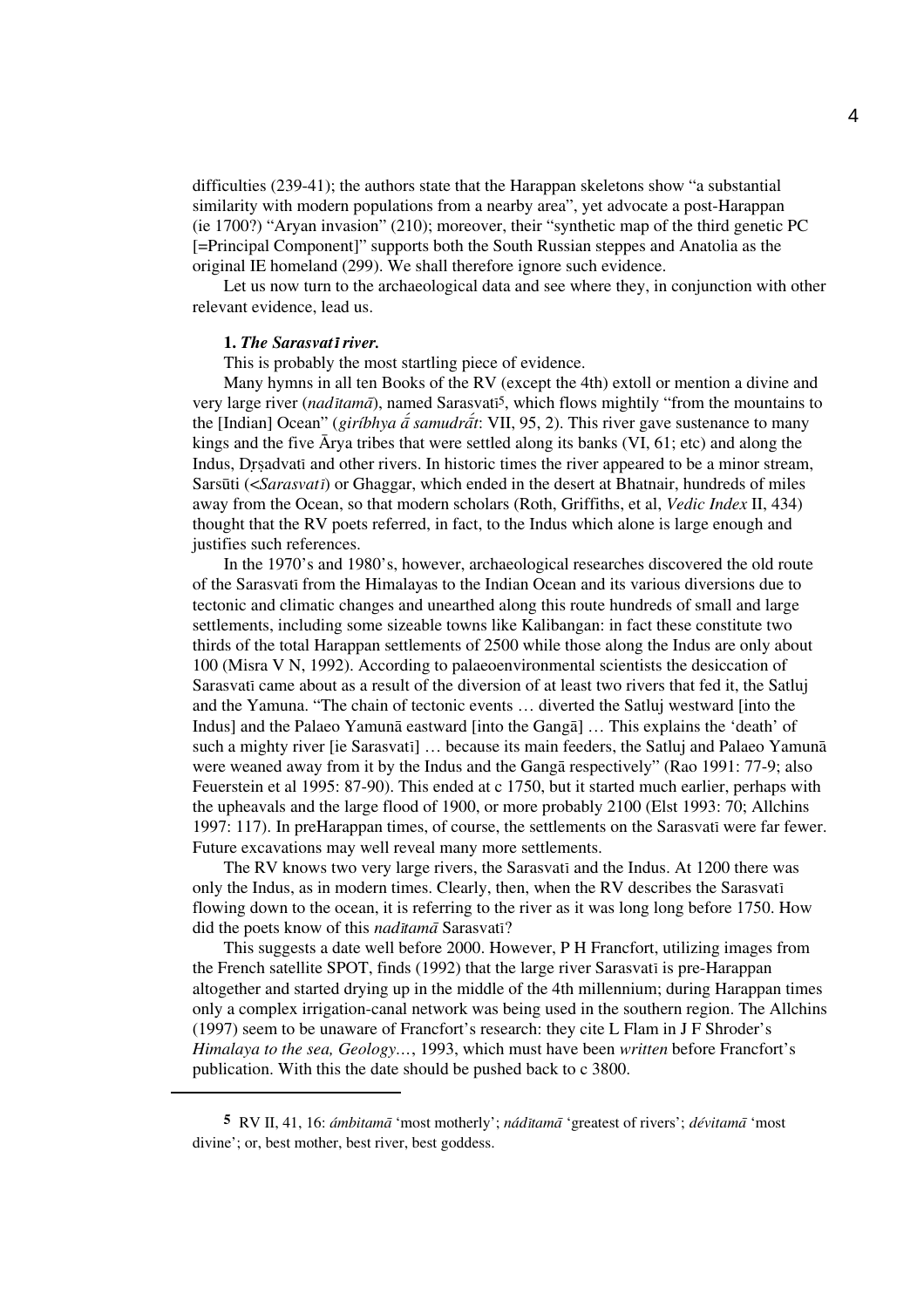The RV hymn X, 75, however, gives a list of names of rivers where Sarasvati is merely mentioned (verse 5) while Sindhu receives all the praise (verses 2-4 and 7-9). This may well indicate a period after the first drying up of Sarasvati (c 3500) when the river lost its preeminence. It is agreed that the tenth Book of the RV is later than the others.

### **2.** *Language and Religion.*

Linguistic considerations by themselves are inconclusive regarding absolute dates but do show, contrary to current mainstream opinion, that Vedic is older than other IE languages. Some indications are given in different places in the discussion that follows. But apart from such indications we draw on other kinds of evidence.

A consideration of the different locations postulated as the PIE urheimats by various scholars will also help towards establishing a date for the RV. We have three main proposals, though several more have been suggested (Mallory 1989: 143-4). The three are: central Europe (Burrow et al); Anatolia and Caucasus (Renfrew; Gamkrelidze & Ivanov); the south Russian steppe (M Gimbutas, et al). The cultural evidence from the language and religion (=mythology) of the IE branches is against all three proposed urheimats and indicates that the RV is older than the most ancient written texts, which are those of the Hittites, thus giving a date of, again, well before 2000.

It is a generally acknowledged principle of Historical Linguistics that "changes [of language] are quicker in unsettled communities than in more settled ones" (Lockwood 1969: 43; cf also Hock 1991: 467-9). Since according to the "Indo-Aryan immigration" theory the IndoAryans were on the move over many thousands of miles (from the Russian steppe, Europe and/or Anatolia) over a very long period of centuries encountering many different other cultures, they were "unsettled" and their language should have suffered faster and greater changes. Indeed, this is what happened to the Tocharians whose language, accoding to Burrow, underwent "profound … changes strongly suggestive of alien influence" since it had "travelled far from its original home" (1973: 10)<sup>6</sup>. But the facts do not bear this out in respect of the IndoAryans: as Burrow says, "Vedic is a language which in *most respects* is more archaic and *less altered* from original Indo-European *than any other member* of the family" (34: emphasis added); he also states that root nouns, "very much in decline in the earliest recorded Indo-European languages", are preserved better in Sanskrit, and later adds, "Chiefly owing to its antiquity the Sanskrit language is more readily analysable, and its roots more easily separable from accretionary elements than … any other IE language" (123, 289). This being the case, Vedic is much older than Hittite, which is attested in writing in the 17th century (Gurney 1990: 17), thus giving us a lower limit of c 1800.

Before proceeding let us examine one example that bears out Burrow's claims for Sanskrit (or Vedic). This is the word "son" and its cognates in other IE languages and the word "sow" (she-swine). Apart from Skt  $s\bar{u}nu$ , it appears in all Germanic branches with the stem *sun-* (also O Norse *son-r*), Gk *huio-* (and dialectal variants), Avestan *hunu*, Slavic *synu*› (and variants), Toch A *se* and Toch B *soy*, etc. It does not appear in Latin, in the Celtic branches or in Hittite. The stems for "sow", which are generally accepted on philological grounds as cognates of the forms of "son", also have widespread incidence; Gmc  $s\bar{u}$ -*(gu)*, Gk *sus/hus*, L *sūs*, Av *hū*- etc. Curiously, in no language do we find other cognates, nouns or verbs, nor an explanation of the relation between "son" and "sow": apart from late developments the two words hang isolated. Sanskrit provides both a plausible explanation

**<sup>6</sup>** One of Burrow's inconsistencies is that he does not apply this principle uniformly and ignores all other cases. All IE branches suffered changes and losses far greater than Sanskrit.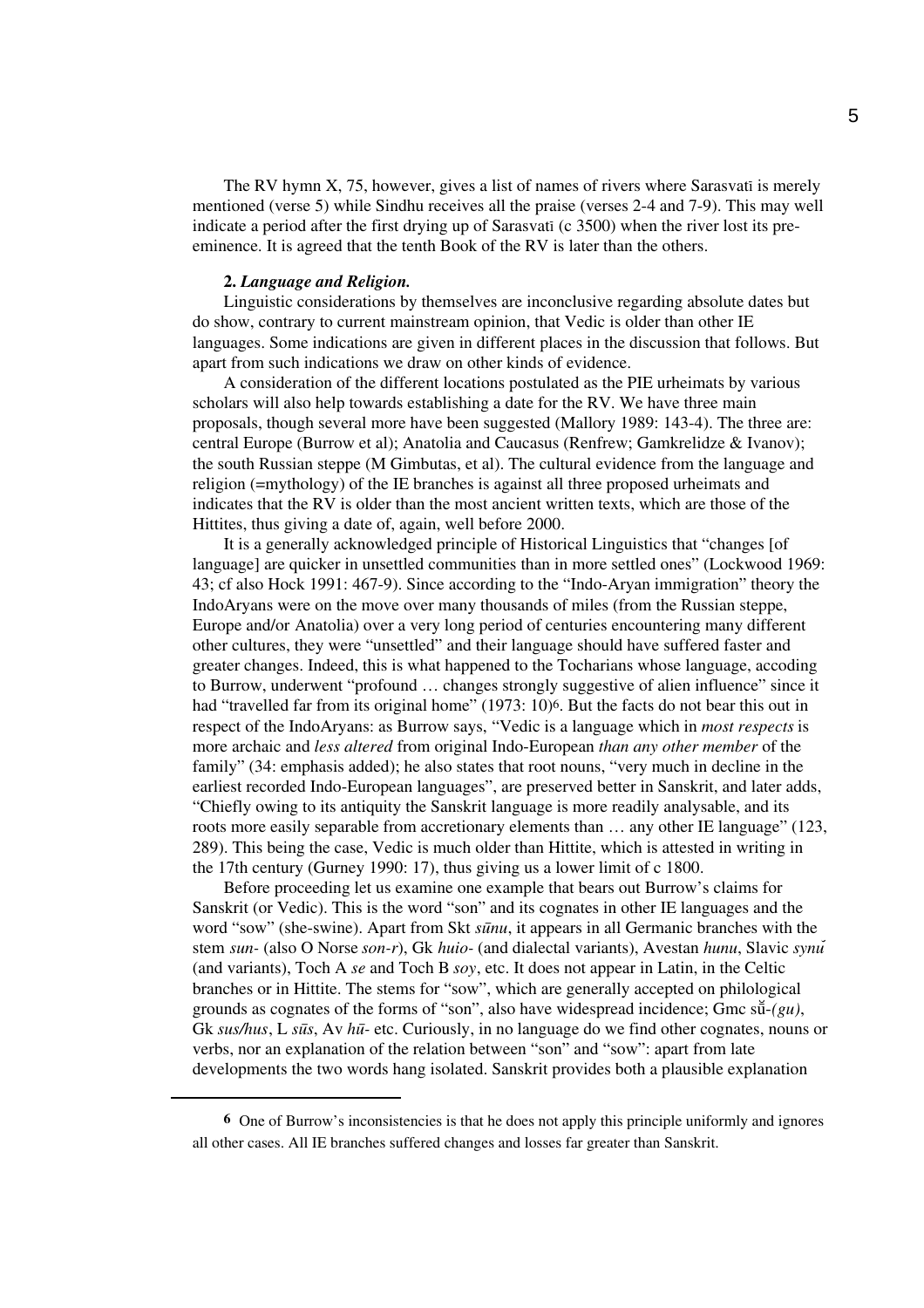and several cognates. Skt  $s\bar{u}nu$  "son" is a derivative from root  $\sqrt{s\bar{u}} > s\bar{u}te$  "beget": this is quite a regular formation, as with  $\sqrt{grdh} > \gamma g r dhnu$  "eager, greedy" or  $\sqrt{bh\bar{a}} > bh\bar{a}nu$ "shining-one, sun", etc. The root  $s\bar{u}$  gives in Skt not only a full declension for the verb "beget" (*sūte*, *sauti*, etc, pr; *asāvit* etc, aor; *susāva* etc, prf; *pra-sū* etc) but also a host of nominal forms: *su*u, *su*u*ti* (fem "birth, production"), *su*u*tu* (fem "pregnancy"), *sava* (m "instigation"), *savitr* (m "impeller")*savitri* (fem "mother"), *sāvaka* "generative", etc. In Skt 'hog' or 'swine' is *sū-kara*, which some interpret as " making the sound 'sū' " while others connect it with  $\sqrt{s\bar{u}}$  "begetting" – and the latter sounds the more probable since hogs/swine make grunts not hisses. Thus, when the nominal  $s\bar{u}$ - "begetting, begetter" is taken also into account, Sanskrit furnishes a plausible link between "son" and "sow". There are many other similar examples, like skt *duhitr* "daughter" or *mus* "mouse" which stand isolated in IE languages but are seen to have both verbal and nominal cognates in Sanskrit. This phenomenon, that may be termed inner cohesion of a language and is usually ignored by comparative philologists, shows indeed that Vedic is much closer to the PIE language and older than its relatives.

It is a well known fact of History that people first lose their religion and then perhaps their language: eg Greeks, Romans, Egyptians, Iranians et al, lost their old religion but retained to different degrees their old language. Religious elements and terms change more easily. Now when we look at the Table of Deities, we see that the IndoAryans have retained the names of more deities than any other branch. In fact, no major motif of the old religion is found in two or more IE branches that is not preserved in the RV also. (The golden apples of the Hesperides in Greek Mythology may have been borrowed by the Teutons and turned into the apples of immortality kept by goddess Idunn; or they both may be independent innovations, or the only exception. Greek *Hestia* and Roman *Vesta* could also be added, since they have no cognate deity in Vedic – but only the root  $\sqrt{vas}$ .)

According to the above principle of change in language and culture, the people of the urheimat should have retained many more elements of the inherited religion than the other branches which moved away. None of them had writing in the relevant period from c 3500 to 2000: despite the Harappan script on seals which may or may not be IE (sanskritic), it is well attested that *until the 7th cent AD* at least, the Vedas were transmitted orally (Winternitz: I, 31). Writing in India, apart from the Harappan script, is cleary suggested only in the Sūtra texts and Buddhist scriptures (Basham  $1961: 33, 43, 394$ ) and emerges fully into the open in the Prakrit inscriptions of the 3rd cent BC. Thus, although there is no evidence of the Vedas being written down, some written copies should not be ruled out. Caesar informs us that the Celts also preferred the oral teaching tradition although the druids "made use of Greek letters" (*De Bello Gallico*, VI, 14). On the other hand, in the Near East Hittite writing is abundantly attested from c 1620 onward; yet, as the Table of Deities shows, it preserved far fewer IE names than either Vedic or Celtic and only as many as Slavonic or Baltic, which have a late CE attestation in writing. The factor of writing, therefore, can be ignored. What do we find when we look at this aspect with the aid of the Table of Deities? …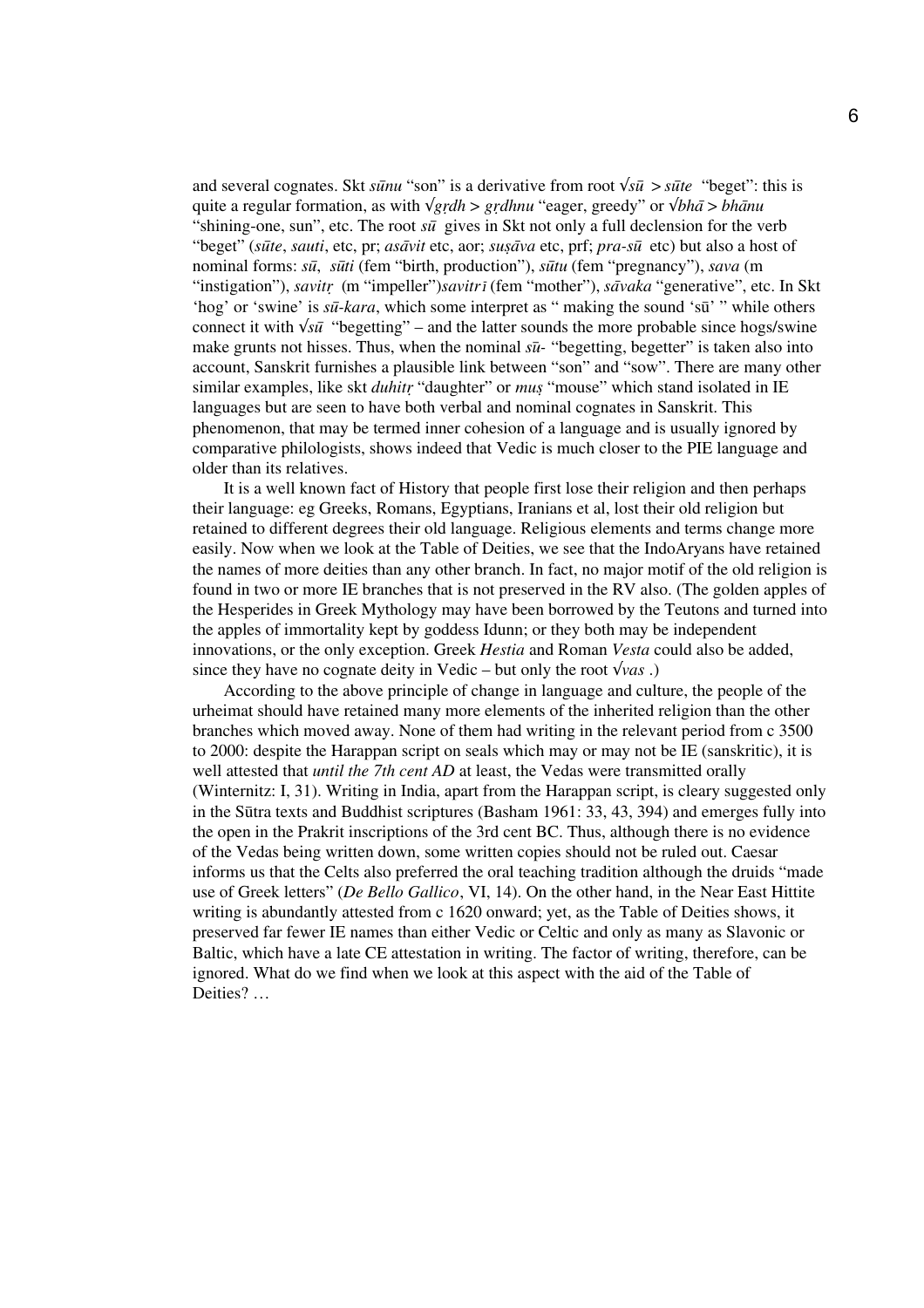# *Table of Deities*

| <b>Vedic</b>    | <b>Other IE branches</b>                                                                                                                                                                                                                        |
|-----------------|-------------------------------------------------------------------------------------------------------------------------------------------------------------------------------------------------------------------------------------------------|
| Again:          | Slavic Ogun.<br>L ignis, Lth ugnis, Ltt uguns. (Note: even the Iranians who had Fire-worship<br>did not preserve this name, not even as a demon like Indra, Sauru etc; it is<br>found only in proper name $d\bar{a}\bar{s}t\bar{a}\gamma ni$ .) |
| Aryaman:        | Mycen Are-mene and Greek Ar-ē-s; Celtic Ariomanus (Gaul)/ Eremon<br>(Ireland); Scandinavian <i>Irmin</i> . The ar-stem in most IE languages.                                                                                                    |
| $Bhaga$ :       | Kassite Bugas; Slavic Bogu; Phrygian Bagaios (Zeus, Gk).                                                                                                                                                                                        |
| $Dyaus$ :       | Hittite <sup>D</sup> Siu-s; Gk Zeus/Dia-; Roman Ju[s]piter; Germanic Tîwaz; Lth dievas<br>(usually 'god' cognate with S <i>deva</i> , $\sqrt{d}$ <i>iv</i> ).                                                                                   |
| Indra:          | Ht Inar(a); Mitanni Indara; Kassite Indaš; Celtic Andrasta.<br>Gk anerlandr-, Av indra (a demon).                                                                                                                                               |
| Marut-as        | Kassite Maruttaš; Roman Mars; Irish Morrighan.<br>The stem <i>mar/mor/mer-</i> etc is common in most IE branches.                                                                                                                               |
| Apām Napāt:     | Roman Neptunus; Celtic Nech-tan (Irish).<br>Gk nep/a-nep-sios; OHG nevo, OE nefa, OLth nep-, etc.                                                                                                                                               |
| Parjanya:       | Slavic Perenu/Pyerun; Baltic Perkunas (and variants); Scand Fjörgyn<br>$(-n, Thor's mother).$                                                                                                                                                   |
| <b>R</b> bhu    | Gk Orpheus; Gmc Elf (and variants).<br>Gth arb-aips(?); OSI rabu, Rs rabota; L orbu (S arbha, Gk orphanos); etc.                                                                                                                                |
| $S\bar{u}rya$ : | Kassite Surias; Gk Hēlios; Roman Sōl.<br>Gth savil, ON sol, W haul, OSI slunice, Rs solnce, Baltic Saule.                                                                                                                                       |
| Usas:           | Gk Eōs; Roman Aurora; Gmc Eostre.<br>Lth ausra, Ltt ausma, W gwawr, etc.                                                                                                                                                                        |
| Varuņa:         | Ht Wurun (?); Mitanni Uruwna; Gk Ouranos; Baltic Vēlinas (and cfjur-=sea).<br>L $\bar{u}$ rina, ON ver (=sea).                                                                                                                                  |
| Vāstos-pati:    | Gk Hestia; Roman Vesta.<br>Gth wisan 'to stay'; OHG wist 'inhabiting'; Toch A/B wast/ost 'house'.                                                                                                                                               |
| Yama:           | Scand Ymir.<br>L gemi-nus, Gk zēmia (=damage), Av yam, Yima.                                                                                                                                                                                    |

Here the upper line shows the incidence of the deities and the lower shows cognate stems that occur in branches where the deities are not preserved. It is obvious that in many cases the PIE stem remains in the language but not the cognate name of the deity – as with *ar-*, *mar-*, etc. A few more names could have been added (eg S *As*z*vin* , Clt *Epona* ) but the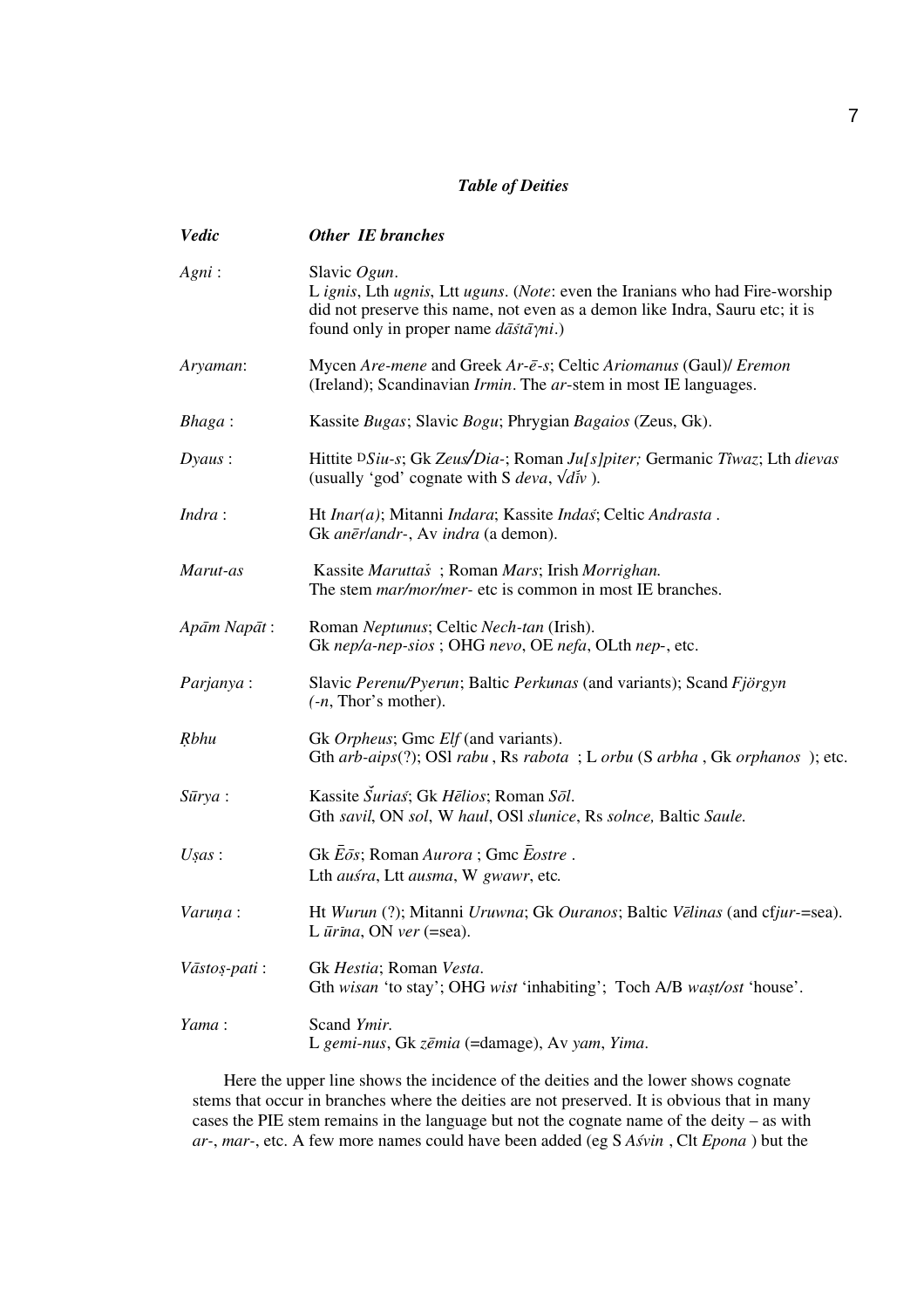distribution pattern would not change. Some names like Gk *Ouranos* may be disputed and might be omitted, but, again, the pattern would not be seriously disturbed. The superiotity of the Vedic data is all too apparent. (Avestan deities have not been included in every case because Avestan is very close to Vedic.)

First the Balto-Germanic region. The Germanic and Baltic branches have not, even if put together, preserved as many mythological elements as the RV. The Teutonic subbranches together preserve few of the original motifs and in the cases of Tîwaz, Irmin and Fjorgyn, only the bare name; the various languages can scarcely be said to be archaic with the enormous phonetic changes, the absorption of non-IE vocabulary, the near loss of the dual (preserved in Gothic) etc. The Lithuanian language is more conservative (retaining the dual to this day) but, evenso, it lost the ablative and the neuter gender, it reshaped its verbal system and "regularized the forms of comparison" of adjectives (Lockwood 1972: 130-1). The Balts retain even fewer mythological motifs. The Celts, the Romans and the Greeks, may be excused since they travelled further before settling down, but the Teutons, so conveniently ensconced near the urheimat, have no such excuse.

Taking the Russian homeland, we see that the Slavs fare even worse. They preserve Ogun, Bogu, Perenu and Svarog, but little else. The Slavic languages do not have even the stem *as*z*va/equus* 'horse' which is so widely distributed in the other IE languages: this is a remarkable absence when one considers the important role of the horse in that early period and its early domestication (Piggott 1992: 43) in the southern steppes, the Slavonic word being *kunji*› and variants. Equally remarkable is the absence of the IE stem for 'bear' *r*r*ks*w*a/ arkto / ursus* , while the Sl is *medved* 'honey-stealer'.Yet this location carries the greatest favour among scholars, who remain undisturbed by this strange hiatus. Gimbutas, on the contrary, makes this curious statement: "The formation of Proto-Germanic, Proto-Baltic and Mycenaean Greek cultures largely depended on the influence of the substratum culture: in some areas it was considerable (Greece), in others not at all (Byelorussia, central Russia). The development of their languages also depended on the same conditions" (1985: 200). Yet here in Russia the mythological and linguistic facts belie sharply the archaeological data Gimbutas uses to support her theory that this location is the urheimat (1970: 170). Slavonic Mythology has preserved very few of the names of deities of the inherited stock, as shown above. Then, apart from the horse *kunji* and the bear *medved*, can be cited 'dog' *pis*-, 'goat' *koza*, 'town' *grad-*, 'copper' *med*- etc etc, that stand alone in Slavonic against the common stems *s*z*van/can-/ k*<sup>1</sup>*uon-* , *aja/aig/oz*›*y* , *pur-/pol-/pil-* , *ayas/aes/aiz* , respectively in other IE branches. To suppose that the substrata in India and in south or west Europe had identical lexical influence upon the immigrants from the Russian steppe is beyond all credibility. But it *is* credible and very probable that the substratal words *kunji*, *pis-* etc did not give way to the onset of the IE corresponding words when the latter arrived at south Russia, and succeeded in dispelling them.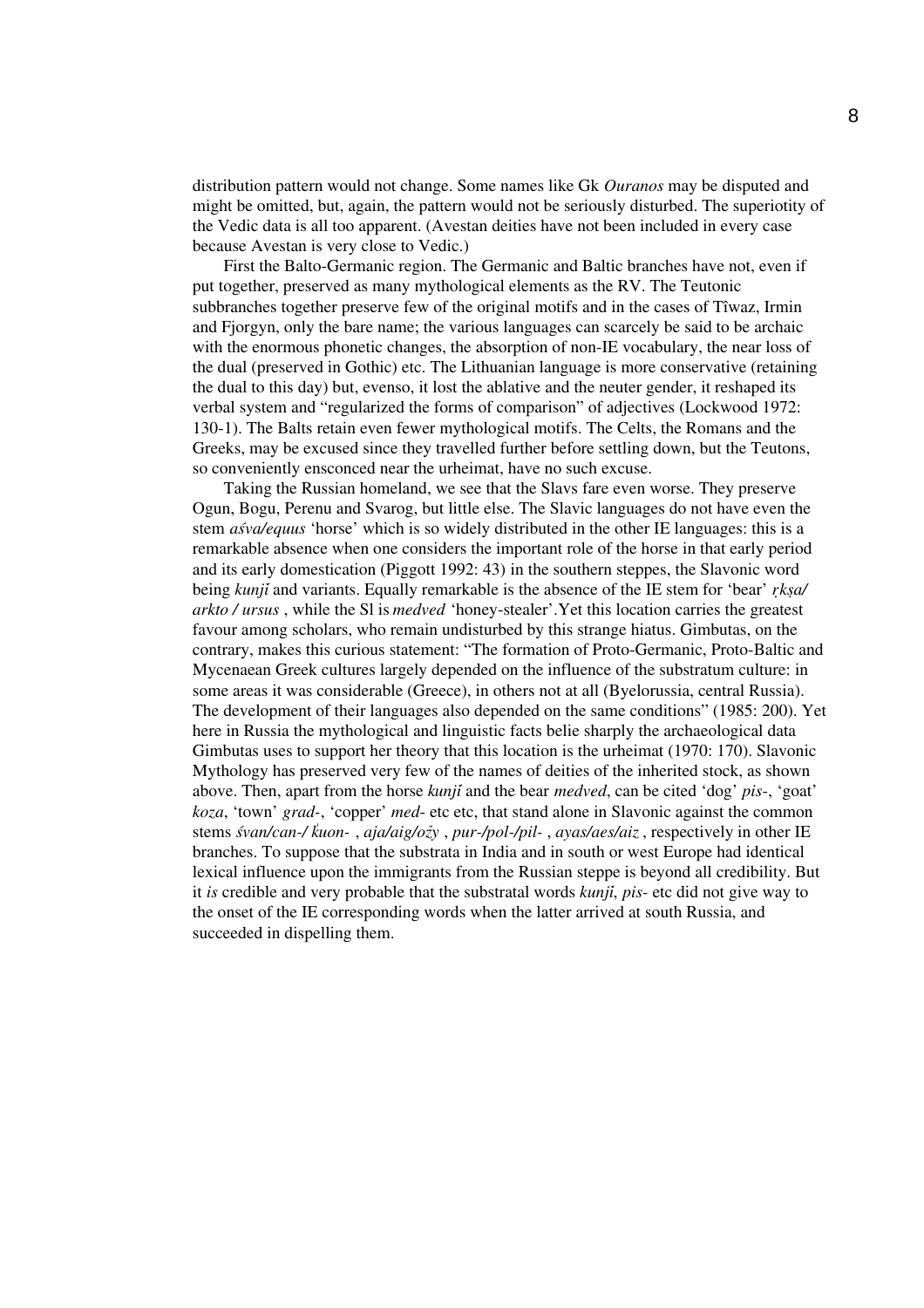The Anatolian situation is most peculiar7. The Hittites emerge into history c 2000, mentioned in the Old Testament, Egyptian records and one tradition from 15th cent which places them at c 2200 calling them "kings of Hatti". (Here one might pause and wonder whether *hatti* is a derivative of *kṣatriya*, however far-fetched this may sound). Their "earliest authentic inscriptions" are from c 1650-1620 (Gurney 1990: 1-17). An eminent scholar in Hittite and (comparative) philology also regards them as intrusive in the area (Puhvel, 1994). They were conquerors and rulers establishing an extensive kingdom that developed into an Empire. Yet they failed not only to impose their own culture on the other peoples around and under them but even to rescue it from sinking almost wholly under the diffusion of Hurrian, Sumerian and other foreign influences. Apart from the myth of Inara's slaying of the dragon, their religion or mythology is non-IE.8 Their language contains some very archaic features 9 like the stems with alternate *r/n* suffixes (Misra S 1968: 70-1; Burrow 1973: 127, 226), but it has only two genders and no dual while the greater part of its vocabulary is of non-IE origin (Lockwood, 1972: 262, 269). Since there is no evidence that they had been conquered and held in long subjection, this state must have occurred *because* 

**7** C Renfrew accepts (1987, ch 8) an indigenous, unbroken IndoAryan culture from Mehrgarh onwards in N W India but also posits a second hypothesis whereby the Aryans, *having originated in Anatolia, enter India c 1800-1600*; this hypothesis B (élite dominance) he adopts in subsequent works (1990, 1991 etc, and 1997). For his "hypothesis B" Renfrew finds support in D McAlpin's Elamo-Dravidian affinities and the (hypothetical) split of the Dravidians between 5500-3000 (probably 5th millennium: McAlpin 1981: 134) who moved into India, perhaps, bringing agriculture and mudbricks. McAlpin, of course, in preparing his "reconstructions" of Proto-Elamo-Dravidian, did not know of Jarrige's and Meadow's work (1980) showing that at Mehrgarh (on the Bolan, NW of Mohenjodaro) agriculture began c 6500 and this culture gradually spread to the south-east to develop into the Harappan, or Indus Valley, civilization c 3000 – without any evidence of intrusion. Doubts have been expressed on McAlpin's linguistic data: eg, acknowledging some affinities, Diakonov, the eminent Leningrad lignuist – "Some of the similarities may be fortuitous… Elamite is not a Dravidian language" (p3, *Cambridge History of Iran*, Vol 2, 1985). McAlpin does not deny (p 135) that Dravidian may be cognate with Uralic, as claimed by Burrow, Andronov, et al. For recent Uralic-Dravidian comparisons, see also V Shevoroskin, *Protolanguages & Proto-Cultures*, 1990. SS Misra stresses Dravidian affinities (not borrowings!) with Sanskrit: "Dravidian is more comparable to Indo-Aryan than to any other language family in the world" (1992: 71); so also Emeneau (pp 119-120, 1980). Thus linguistic data alone are unreliable again. Archaeological data do not support any intrusion: see n 18, below, and text.

**8** Gurney, chs VII and VIII; *PCM*, 21ff, esp 24-6. *DANEM*, passim. LEM, 84.

**9** The laryngeal(s) *h*, considered by Burrow and others as an archaic feature, is hotly contested by some scholars: eg Lockwood 1972: 269; also SS Mirsa, *New Lights on Indo-European Comparative Grammar*, Benares 1975, and *TheAryan Problem*, N Delhi, 1992; etc: it is interesting that it occurs out of all the IE languages only in Hittite, which flourished in a region of languages with a strong incidence of the laryngeal(s) *h*. Burrow gives also the absence of the feminine gender in Hittite as an archaism and considers its presence in other IE members as an innovation, ignoring the fact that, as Lockwood points out (1972: 269), Hittite was becoming genderless! Why and how the other IE branches, including Tocharian, should suddenly in the late 3rd millennium develop the feminine gender, when ancient Egyptian and modern Lithuanian, Spanish and French function so adequately with only two genders, is a mystery which Burrow does not attempt to explain. See J Puhvel: "It is not impossible that such feminines once existed in Anatolian but failed to maintain themselves…" (1991: 57).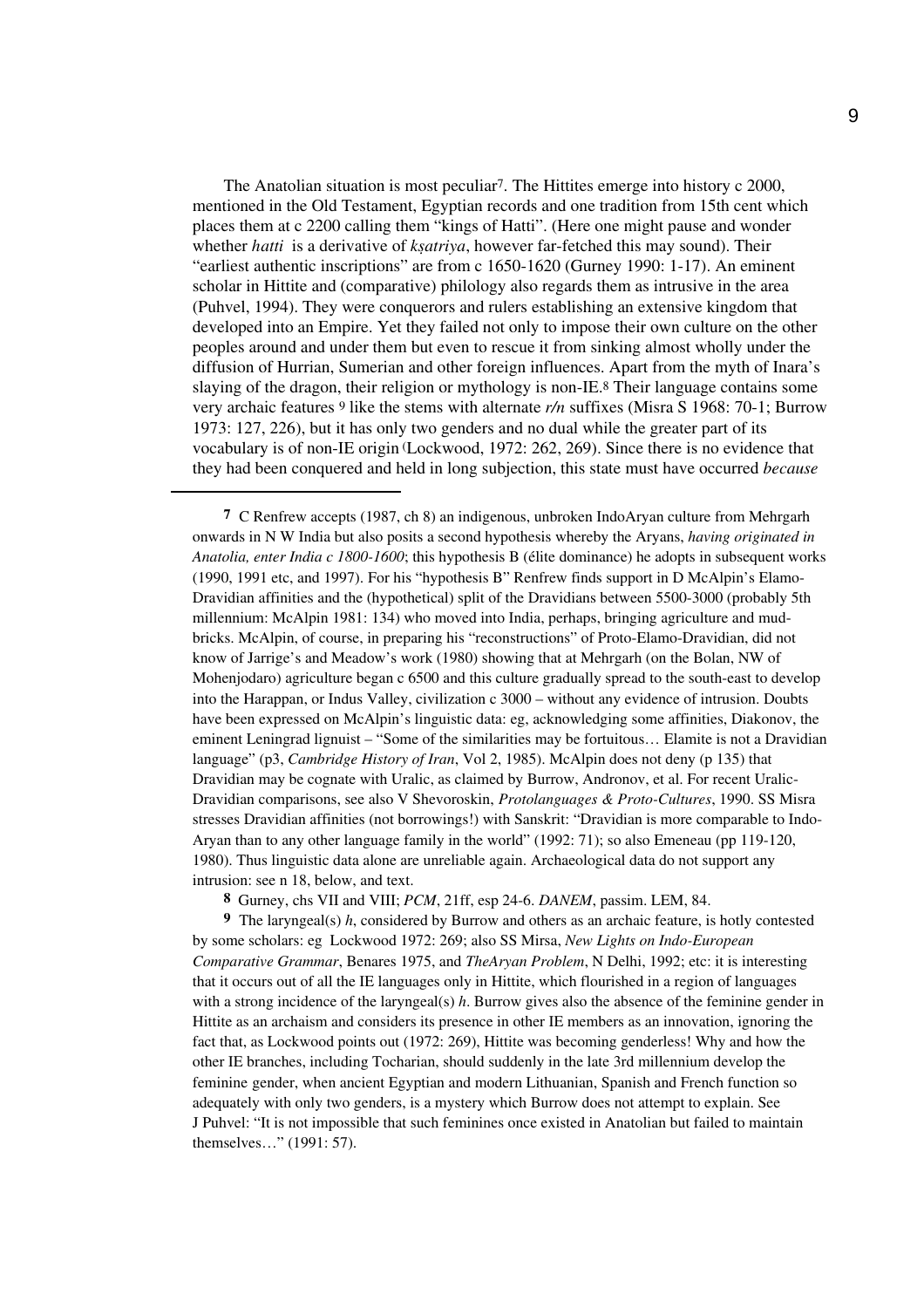*they had forgotten or no longer understood their own IE heritage;* they became strangers to their own original traditions because – there is no other alternative – *they had travelled a long way for a long time mixing with, and adopting elements from, non-IE cultures in their wandering*. The same holds for the Kassites and the Mitanni who appear as rulers in the Fertile Crescent c 1700 and 1500 (Roux 1992: ch 15-16); the scanty IndoAryan vocabulary in their language declares that their original IE tongue was by then very thoroughly *dead*. (Also Mallory 1989: 42.)10

On this count the RV is much older than the Hittite culture and therefore well before 2000. As for the original homeland, it is noteworthy that Mallory rejects the locations of Central Europe, Balkans, Anatolia and Pontic steppes and accepts the last one as "merely the 'least bad' solution" (1997: 115)

#### **3.** *The Literary aspect.*

In the RV (or later texts) there is no hint of the  $\bar{A}$ ryas coming into the Saptasindhu from elsewhere, no trace of memory of previous habitats. It is unlikely, given the prodigious oral tradition they developed and the mnemonic power supporting it, that they would not have brought recollections and interwoven them, even unwittingly, in their hymns. So Keith wrote (1922: 79): "It is certain … that the Rigveda offers no assistance in determining the mode in which theVedic Aryans entered India … the bulk at least [of the Rigveda] seems to have been composed rather in the country round the Sarasvati river."

In his noteworthy detailed examination of several names and phrases in the RV, Witzel finds references to an immigration but admits them to be "indirect" (1995: 321). The names of rivers and peoples cited (even if these were outside the Saptasindhu region), known to Iranians also (321), do not neccessarily show a migration but only information about them – and possibly a migration of Iranians westwards. As for the phrases in the RV hymns that indicate movement of tribes across rivers, over floods, through a pathless region, narrow passes etc, they can hardly be regarded as evidence of immigration in "several waves" (323). When we consider that these people inhabited a country having mountains, valleys and ravines and at least seven major rivers that flooded, and that groups or tribes moved about, often in military campaigns, we need not speculate about immigration(s) from distant, unremembered lands. After all, Witzel himself tells us that even today tribes on the Panjab-Afghanistan borderland move up and down the mountains due to seasonal changes (322). And to say that the Brahmana texts "manage to garble the evidence" for an immigration (340) is an indirect admission that there is no evidence. As we shall see below, other people do remember their immigration and record it clearly, if not always correctly.

Apart from its silence on a former homeland the RV contains some positive indications about the Aryas' very long presence in the Saptasindhu (as against the notion of a recent immigration). Hymn X, 75 gives a list of names of rivers not in the order west-to-east, as one would expect from invaders advancing in that direction, but from east-to-west, as of a people long settled and having the east as a starting point of reference. Then there are passages expressing the Aryas' strong sense of being rooted in their land when they recall

**10** It is worth noting that the IE elements, present in the Mitanni language were of IndoAryan provenance, not Iranian or Indo-Iranian (Burrow 1973: 27-30 and Misra S 1992: 8-11.)

Surprisingly neither in this publication nor in that of 1997 does Mallory show more than a cursory acquaintance with the literature about Indian prehistory.

For the Balkans as a possible homeland of PIE, see I Diakonoff (1985). The situation here is not dissimilar to that of central Europe.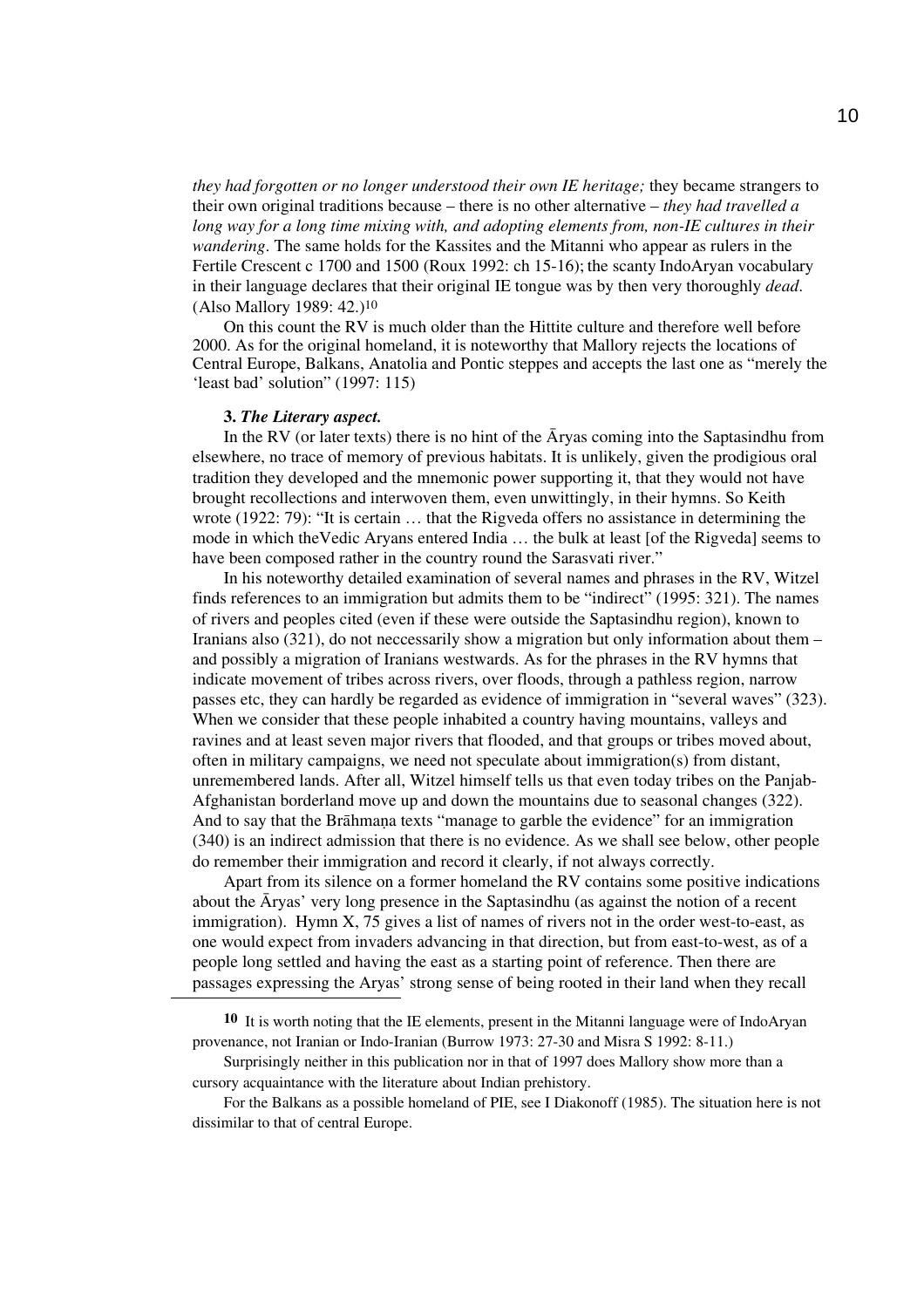their ancestors taking their place in the sacrifice 'here", like the ancient Angiras-family (IV,  $1, 3$ ) or the Vasisthas (VII, 76, 4), etc.

The Greek Epics, of course,betray no memory of immigration and earlier habitats. Here the timespan is incomparably bigger: even if we take 1600, the lowest date of the ProtoGreeks' settlement, (Wyatt 1970: 107; Drews 1988: 170), we have a gap of some 800 years to the Epics (9th cent) – while the Mycenaean texts consist of inventories and no literature (Ventris & Chadwick 1959). Otherwise, even late traditions retain memories of migrations: the Irish Celts recall 5 or 6 waves (MCM, 54-63); the Scandinavians, according to Sturluson, came from Troy (*Edda*, 1-5, 57-8); the Anglo-Saxons composed poetry showing clearly that "The consciousness of their origin from and their strong links with the North West Europeans continued long in the new land" (Branston, 22). The Judaic tradition, too, remembers the very early migration of Abraham from Ur (*Genesis* 11).

The Iranian *Avesta* provides similar recollections in Fargard I (DZA, I, 4-10) naming 16 lands, not in a strict geographical order. But here we find also a direct reference to *HaptaHendu* which is the Vedic Saptasindhu, ie the region of the Seven Rivers. This indicates that the Iranians recall having lived in the Land of the Seven Rivers before settling in their new homeland. *Thus at least one IE people recalls leaving from NW India*. (We ignore the nineteenth century Baltic poeple's "tradition" of descent from India since it is so late, and perhaps based on ideas current in the early 1800's, despite arguments to the contrary (Chatterji, 1968).)

The Avestan testimony is supported in a way by various passages in the Vedic Corpus. The early *Aitareya Brāhmana* (VII, 33, 6 or VII, 18) writes of sage Visvāmitra exiling his 50 sons so that, in later periods, "most of the Dasyus are the descendants of Visvamitra" mostly in the east (*Vedic Index*, 'Andhra'). RV VII, 18, again, tells how Indra helped king Sudaas defeat his numerous opponents, many of whom were of Aryan tribes, and "scattered them far over the earth" (*párā śárdhantam nunude abhí kṣām*: 16). And in RV VII,6,3 "Agni assailed repeatedly those Dasyus and from the east turned the unholy ones to the west." *(…pūrvaś cakāra-áparām*<sup>\*</sup>). Now since the Dasyus are, according to the "invasion" theory, native Dravidians, they should have been driven south; yet our text states unequivocally "west"! Are we to suppose than the natives were driven west and then somehow managed to return and travel south? This does not sound very plausible. Surely, it is not out of the bounds of possibility that such bands of exiled or scattered warriors moved west to Iran and the Near East or North and then westward to Europe. On the linguistic evidence, the Mitanni at least were of IndoAryan descent, not Iranian11. And Benveniste (1973: 260-1) after considering the Vedic *dasyu* and Iranian *dahyu* concludes, "Thus the connexion between the sense of *dahyu/dasyu* reflects conflicts between the Indian and Iranian peoples": this is

**11** See n 10 above and text. We must not ignore, however, that often in the RV the *dasyus/da*a*sas* are presented as demons or demonic forces opposing the quest for heavenly light: eg "Indra should help the  $\overline{A}$ rya worshipper in battles... in contests for heaven (*svarmilhesu*)" I, 130, 8; "Agni shone when born, with light (*jyótisa*) killing the dasyus and darkness (*támas*)", V, 14, 4; etc, etc. For a more detailed examination of "Good Guys" and "Bad Guys" regarding Aryans and dasa/dasyus see Hock who rejects simplistic conflicts between Aryans & natives (1996: 54-5). For the history of the racial aspect developed by British sanskritists and ethnologists in the 1850's, see T R Trautman's *Aryans and British India*, 1997 N Delhi, pp 172-216. The Brahuis in Baluchistan speak a Dravidian type of language but as we have no ancient attestation of their presence (like the Iranians or Mitanni, et al) they could represent a migration from the South in late times (just like the Parsis from Persia in Maharashtra): they can hardly be regarded as evidence for Dravidians in the prehistoric era.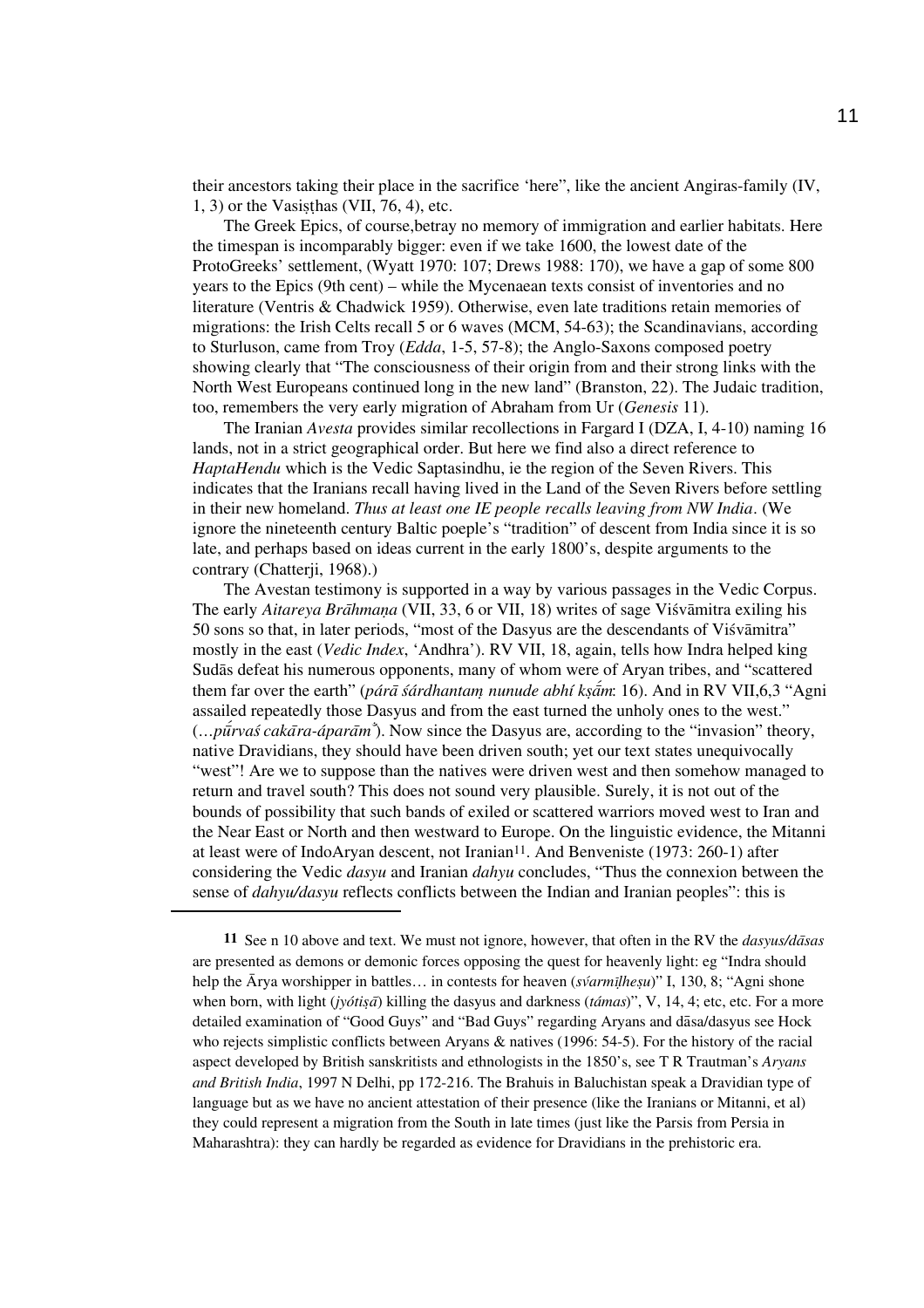supported by the RV passage, where the *dasyus*, perhaps ancestors of the Iranians, are driven west.

The common theory of the IndoAryans' entry c 1500 and the composition of the RV c 1200 is well outside the bounds of reasonable probability. Since the Vedic Aryas preserved to a higher degree than the other IE branches the inherited forms of PIE language and mythology, they could not have remained speechless for 300 years as the theory demands: (grand-)parents must have told tales to their (grand-)children and priests must have invoked in ritual prayer and in thanksgiving their gods (Agni, Indra, Sūrya, Varuna et al). It is hardly likely that memories of their former habitat(s), and of adventures and perilous threats during their long trekking to Saptasindhu, would not have found their way into the stock of legendry they carried and not been expressed in the RV Hymns. But of this there is not a single trace in the Vedic Corpus.

Moreover, it is extremely unlikely that the light war-chariots of the Aryans could have climbed up then down those difficult mountain passes or that the incoming Aryans fashioned them after their descent onto the plains and then proceeded to subdue the natives. That the illiterate barbarians expunged so fully the language and culture of the literate natives throughout the vast and populous area from the Indus to the Ganges plain is an event without parallel in the known history of man.<sup>12</sup> The area involved is "1.5 million square kilometers" (Rao 1991: 1).

An additional curiosity is that the illiterate barbarians produce shortly afterwards a large collection of hymns, some of great beauty and some of penetrating philosophical inquiry, while the literate natives leave nothing but some seals. Thus we have the startling paradox of a literate, archaeologically well attested civilization without literature, and a literature without a literate and archaeologically attested culture to support it, both in the same region in quick succession. Furthermore, these natives built planned cities with straight streets, large storehouses, baths and other structures involving various geometrical forms and exact calculations, yet left no corresponding documentation of such knowledge, while the Mathematics necessary for such constructions are contained in the *Sulbasultras* of  $\bar{A}$ pastamba and Baudhāyana, two millennia later according to the standard theory, ie in the sutra period after 600 BC. However, A Seidenberg, the late American mathematecian, did not hesitate to assign the *S*<sup>Z</sup>*ulbasu*u*tras*, or a work like it, to well before 1700 or even 2000 seeing it as the source for Egyptian, Babylonian and Greek Mathematics (1962: 515, 519; 1978: 318-9). Seidenberg writes of this original work:

"its mathematics was very much like what we see in the *Sulvasutras*  [*sulbasutras*]. In the first place, it was associated with ritual. Second, there was no dichotomy between number and magnitude … In geometry it knew the Theorem of Pythagoras and how to convert a rectangle into a square. It knew the isosceles trapezoid and how to compute its area … [and] some number theory centered on the existence of Pythagorean triplets … [and how] to compute a square root. ...

The arithmetical tendencies here encountered [ie in the *Sulbasutras*] were expanded and in connection with observations on the rectangle led to Babylonian mathematics. A contrary tendency, namely, a concern for

**<sup>12</sup>** A possible parallel may be the disappearance of the Minoan culture after the advent of the Mycenaeans. The facts here are not as clear as one would like; moreover, the Minoan civilization on Crete was contained and of smaller extent than the Harappan.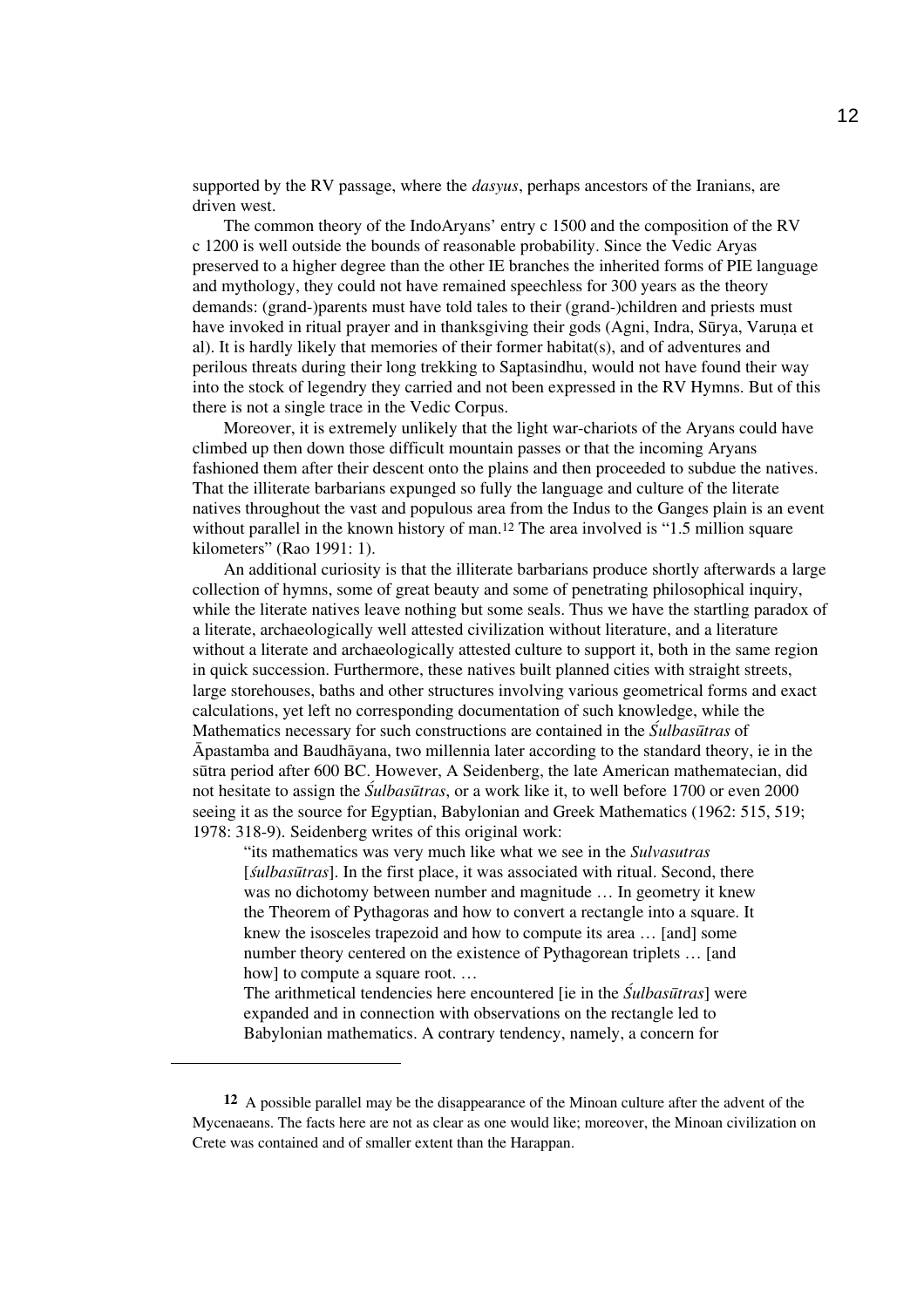exactness of thought … together with a recognition that arithmetic methods are not exact, led to Pythagorean mathematics. (1978: 329)

We can therefore safely assume that the knowledge in this Sutra literature was extant in the late 3rd millennium, at least, and perhaps even in the extant surfra formulations.

### **4.** *Items not in the Rgveda.*

(a) The RV mentions no rice *vr*i*hi*, as the *Vedic Index* shows. Rice was found in at least three Harappan sites: Rangpur (2000-1500), Lothal (c 2000) and Mohenjodaro (c 2500) as Piggott (1961: 259), Grist (1965) and others testify (Rao 1991: 24, 101, 150 etc). Yet, despite the importance of rice in ritual in later times, the RV knows nothing of it. Sankalia points out (1979: 109) that "this grain was unknown to the *Rigveda* as well as to the *Avesta*".

(b) The RV mentions no cotton *karpāsa*, although wool and skins, shirts, garments and undergarments, loom, warp and woof and the like are abundantly evident (*Vedic Index* under 'Clothing'). Karpaasa is the only word for 'cotton' in Sanskrit and it first appears in Gautama's (I,18) and in Baudhāyana's (XVI, 13, 10) *Dharmasūtra*. Yet the cultivation of cotton is well attested in the Harappan civilization and is found at many sites thereafter. B B Lal (1975: 17) writes: "Perhaps the most remarkable agricultural achievement was the cultivation of cotton. Even Egypt did not produce it until several centuries after it was grown in the Indus Valley".

Here we can pause admitting that an argument *e silentio* is not actual evidence, much less proof. When a second important item is not mentioned, the silence, we feel, is indicating something. When a third importat item is not mentioned, then the silence can hardly be regarded as accidental. The third item is silver.

(c) The RV knows no silver. It knows *ayas* 'metal' or 'copper/bronze' and *candra* or *hiranya* 'gold' but not silver. There is a generally accepted demarcation line for the use of silver c 4000 and this metal is archaeologically attested in the Harappan Empire (Allchins 1969: 285; Rao 1991: 171)13. The word *rajata*, used for 'silver' in later literature, appears once in RV VIII, 25, 22 in a context of horses and means 'shining-white'. Silver is denoted by *rajatám*- *híran*-*yam* literally 'white gold' and appears in post-Rivgvedic texts. But the cognate stem *arg-/arc-* (S *r*r*j-/raj-*) significantly appears in other IE languages *connoting both 'white' and 'silver'*, eg G *arge*a*s* 'white, shining' and *árguros* 'silver'.

(d) The stem *ayas* in RV denotes 'metal (or bronze)' not 'iron'. Iron appears as *s*z*ya*a*ma*a*yas* in *Atharva Veda* XI, 3, 7, *Yajurveda* XIII, 13, etc. Yet iron is in use by 1300 (conservatively Allchins 1997: 227) and perhaps in Mature Harappa: the Harappans "had access to, or knowledge of, iron technology" (Shaffer 1983).

On this set of evidence the whole of the RV, except for some few passages which may be of later date, must have been composed by 3100, when the Harappan civilization began to develop. This is supported by the evidence that follows.

### **5.** *The Harappan culture***.**

This is also unknown to the RV. Other characteristic features of the Harappan culture, apart from the four items mentioned above, are urban life, large buildings, permanently erected fire altars and bricks. There is no word for brick in RV and *is*w*t*t*aka*<sup>a</sup> 'brick' appears

**<sup>13</sup>** But see Hicks A A and Anderson R N, 'Analysis of an Indo-European Vedic-Aryan Head – 4th millennium BC' in *Journal of Indo-European Studies*, 18, p 425-45, 1990. The casting with high silver content known as "Vasistha's Head", found near Delhi in 1958, was dated (both in California and Zurich), with radiocarbon and metallic-crystallization tests at between 3800-3700.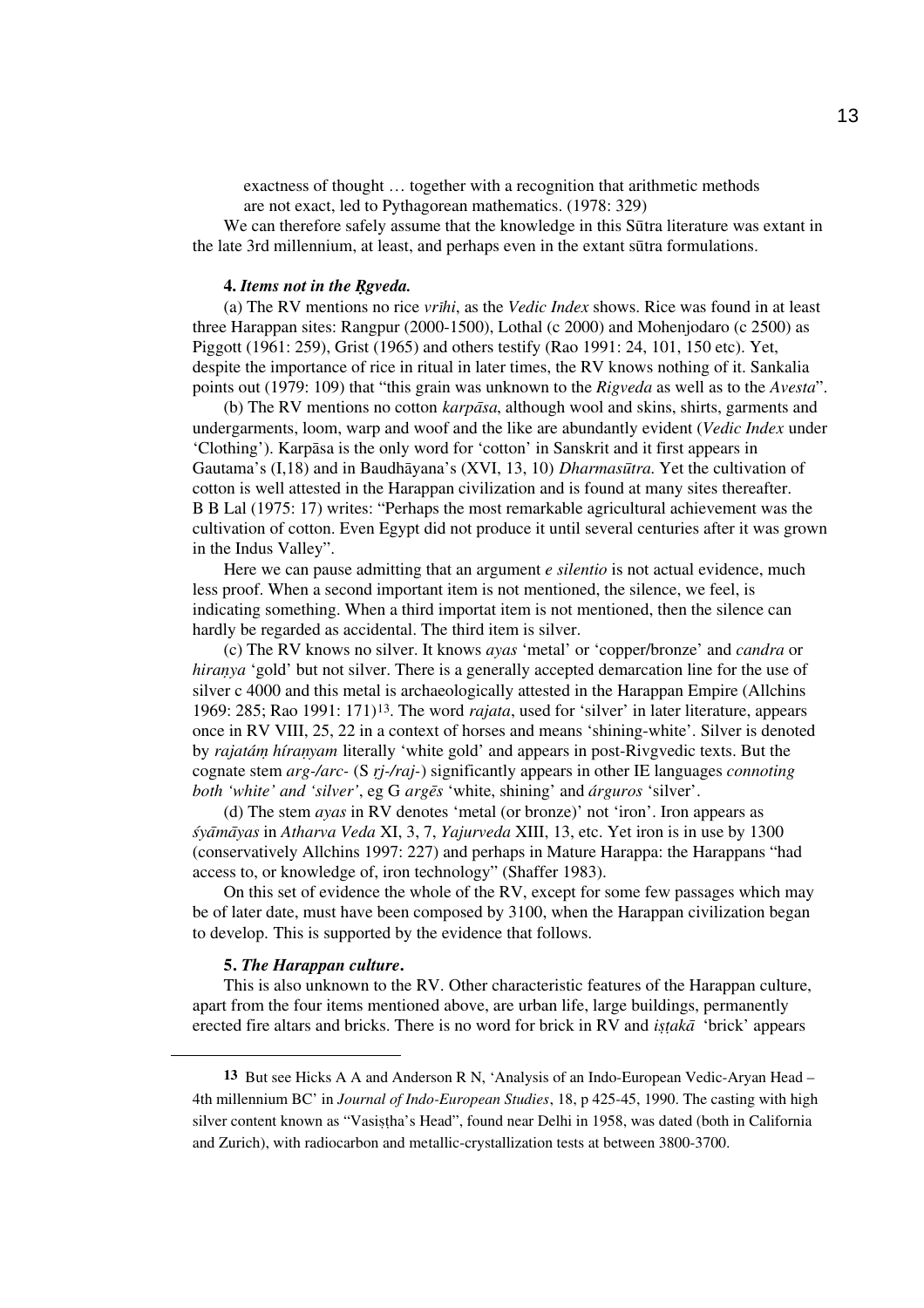only in *post-Rigvedic* texts.In fact all these cultural elements appear unmistakably in the Brāhmanas. B and R Allchin wonder whether "ritual hearths" carry with them "an indication of an Indo-Aryan presence even from so early a date" (ie 2900-2000 at Kalibangan) and note that they are of the kind "described in detail in the later Vedic Literature" (1982: 203).

Certainly, there is mention in the RV of *pur* 'fort, city (?)', sometimes belonging to Dasyus and sometimes to the A<sup>ryas</sup> (I, 166, 8; etc). But these *purah* are always made of metal (eg IV, 27, 1  $\vec{a}$ *yasi*) or of stone (eg IV, 30, 20: *asmanmáyin*-); there is not a trace of brick anywhere in the hymns.14 The Rigvedic sacrificial altar is little more than a shallow bed (dug out in the ground and) covered with grass (eg V, 11, 2 & VII, 43, 2-3; Piggott 1961: 286 and Parpola 1988: 225). Brick-built altars are mentioned extensively in the Brāhmanas (eg *Śatapatha* 7, 1, 1, 37; 10, 2, 3, 1; etc).

In addition, as was mentioned above (sect 3, end), a strong feature of the Harappan culture is town planning, which would have been impossible without substantial knowledge of Geometry. This knowledge, as was indicated, was very probably the formulations contained in the Sulba Sūtras. But other surfass are also cogent. Brhaspati's lawbook, for instance, states "A privy, a fireplace, a pit or a receptacle for left-overs of food and other [rubbish], must never be made very close to another man's house" (XIX, 26: Sacred Books of the East, vol 33, p 354). This rule is consonant with town-planning allowing every household to enjoy its dwelling without disturbances from others. This rule would become necessary only when population increased and communities became congested: this would correspond with the rise of the mature Harappan. Here we have an additional indication that some sultra texts may have been formulated at that period and it is only our attachment to the mainstream chronologies that prevents us from seeing other possiblities.

It is impossible that the aforementioned cultural elements were forgotten or ignored throughout the composition of the RV Hymns, which would be, according to the invasion theory, closer in time to the Harappan civilization, and then, after four centuries (RV 1200; Br 800), were resuscitated in the prose texts. The evidence shows compellingly that the RV is pre-Harappan while the Brahmanas and perhaps some Surfra texts are contemporaneous with that culture.

#### **6. The Exegetical Texts, Brahmanas**.

We must further take into consideration the fact that many sections of the Brāhmaṇas (and later texts) comment on or give explanations of passages or whole hymns in the RV. Such are, for example, the *Aitareya Br* VII, 13, 33 on the allusions to the Sunahsepa story found in RV I, 24, 12-13 and V, 2, 7, and the *Satapatha Br* XI, 5, 1, on the Pururavas and

**14** Burrow thinks (*Journal of Indian History*, vol XLI, Apr 1963, pp 159-68) RV I, 133, speaks of ruined cities (*arma/-ká*). The Allchins use this as evidence for "Aryan invasions" (1968: 155). There is a devastated landscape certainly, but whether *Maha*a*vailastha* is a (Harappan) city is at least dubious. The text speaks of "unfriendly ones" who are she-fiends and demons (*ya*a*tumáti*, *pis*z*a*a*ci* and *raksas*). No picture of a ruined city emerges and there is no mention of "city", of bricks or any other building material. In sharp contrast, the Old English poem *The Ruin* contains such persuasive details of the ancient remains that some think it describes the Roman city of Bath: pp 253-5, B Mitchell & F Robinson, *A Guide to Old English* (1994), Blackwell 1996.

Rao too writes (1991: 32) of "*arma* and *armakas* … ruins of Harappan towns … well known to the Rigvedic Aryans", obviously ignoring the actual text of RV.

Cf also Susna's (drought-demon's) pur which is *carisnu* 'mobile' (!) in VIII,1,28. What is this mobile *pur?*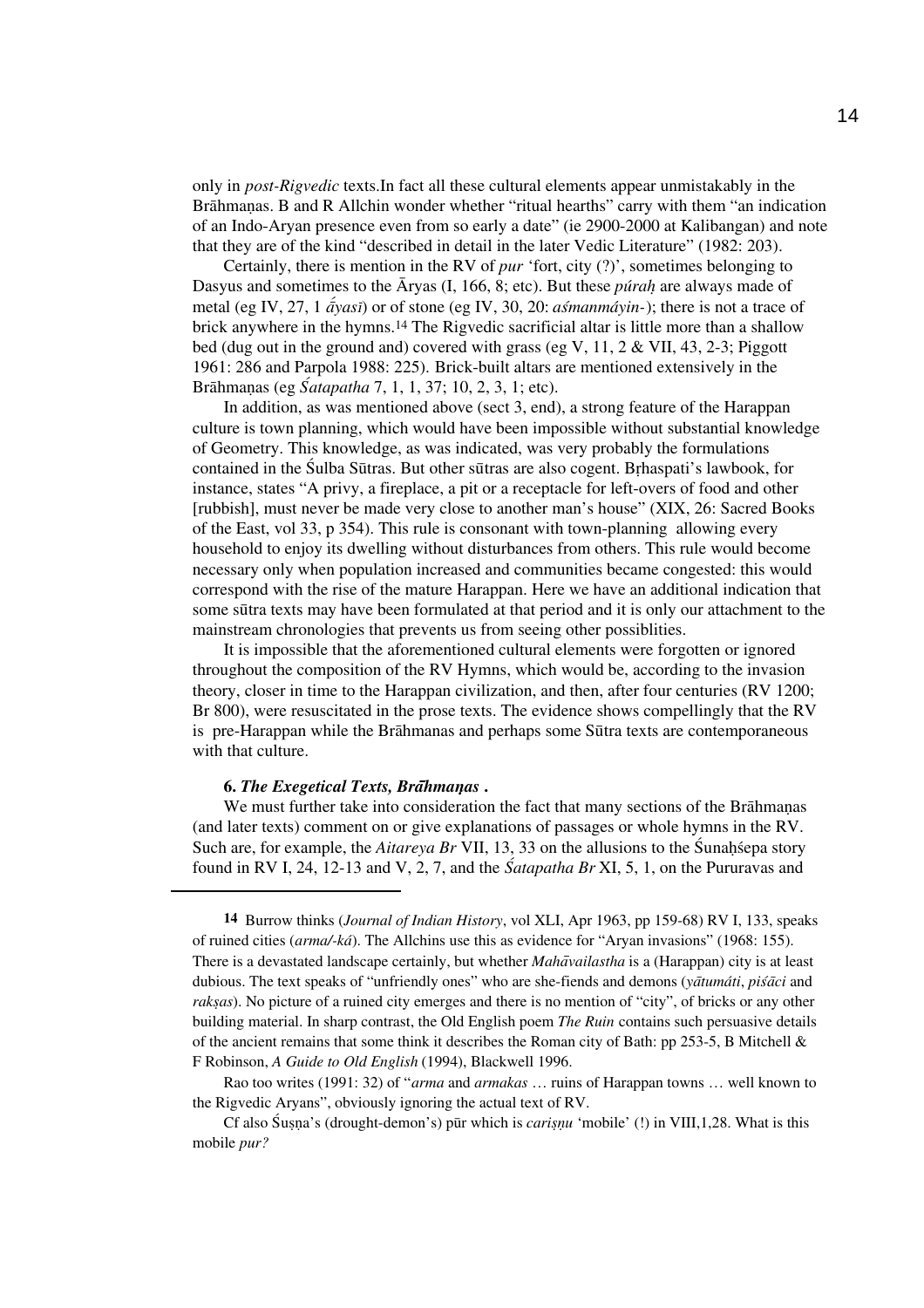Urvast lovestory in RV  $X$ , 95. It is well known that such exegetical texts are not composed until the full understanding of the older writings has lapsed. This implies centuries.

Now additional evidence for dating the Brahmanas comes from Archaeoastronomy. Subhash Kak recently<sup>15</sup> examined the position of certain naksatras (= constellations: eg the Pleiades) and rituals as described in the Brahmanas and "*anambiguously*" dated "the rites described in the Brāhmanas to the second millennium BC". This nullifies the usual dating of these texts at 800-600 BC. But Kak's date is a lower limit which does not preclude an earlier date in the 3rd millennium – where they should be assigned since they reflect the Harappan culture. In fact, in another work, (1994: 35), Kak writes: "the *Satapatha Brāhmana* (2.1.2.3) has a statement that points to an earlier epoch where it is stated that kritika (ie the Pleiades) never swerve from the east. This corresponds to 2950 BCE." A little earlier he gives a classification of *yama naks*w*atra* (twin-constellations) and comments: "This classification in Taittiriya Brāhmana (1,5,2,7) corresponds to 2300 BCE."

B B Lal, the eminent archaeologist, writes that astronomical calculations (re Aitareya *Brāhmana*) "would place the Rigveda in the fourth millennium BC"; he sees no reason to reject such a date and he does not adopt it outright only because he feels in no position to judge such calculations (1997: 286).

The RV then must be c 3100 or earlier.

#### **7.** *Horse, chariot and spoked wheel* **.**

Taken all together, the evidence compells us to assign the RV prior to the Indus Valley civilization, ie 3100. Some scholars (Misra 1992, and Sethna 1992) assign the RV to the 5th millennium and even earlier. This seems far fetched. Misra's linguistic evidence is unreliable on its own – while Sethna follows him adducing some not entirely convincing data. Some hymns may well originate from much earlier periods – perhaps even earlier than we dare think – but not the RV as a whole, as we have it.

The RV itself provides at least one sure check against claims for very early dates. Some hymns mention the spoked wheel (eg  $V$ , 58, 5; VIII, 77, 3; etc) in a way that definitely indicates the common wheel with nave, separate spokes and felly. Now the six-spoked wheel appears on seals and signs of the alphabet (Sankalia 1974: 363; Rao 1991: 192). At Lothal, Rao found "terracotta wheels … with diagonal lines suggesting spokes" (1973: 124). This representational practice seems to have been widespread, for Piggott mentions similarly marked wheels found in the Karpathian Basin from the Earlier Bronze Age (1983: 91-2). A most telling piece is the figure on Seal No 3357 representing simplistically a man with outstretched arms standing on two six-spoked wheels. Parpola, who favours the "Aryan invassion" theory, identifies them as wheels "while realizing full well that the spokedwheeled war chariot was a later invention of the Aryans" (1969: 24). The Harappans certainly had the technology for the spoked wheel: they "were technically in advance of their contemporaries [Sumerians] – they had devised a saw with undulating teeth, which allowed the dust to escape freely from the cut, and much simplified the carpenter's task" (Basham 1961: 21); they had moreover the twisted bronze drill, discovered by Rao at Lothal, the occurrence of which "at so early a date is of great moment in the history of civilization" (Sankalia 1979: 61). However it would be rash to assume that such a technology operated before 4000 BC.

As for the cart, a more sophisticated type of vehicle with "one or two pairs of wheels with their axles" is known "from the Rhine to the Indus by around 3000 BC" (Piggott,

**15** 'Archaeoastronomy and Literature' in *Current Science*, Oct 1997. S C Kak is Professor of Electrical and Computer Engineering in Louisiana State Univ with numerous publications on the sciences of the Vedas in various Journals, including the *Quarterly Journal of the Royal Astronomical Society* : *vol 36, 1995 and vol 37, 1996.*

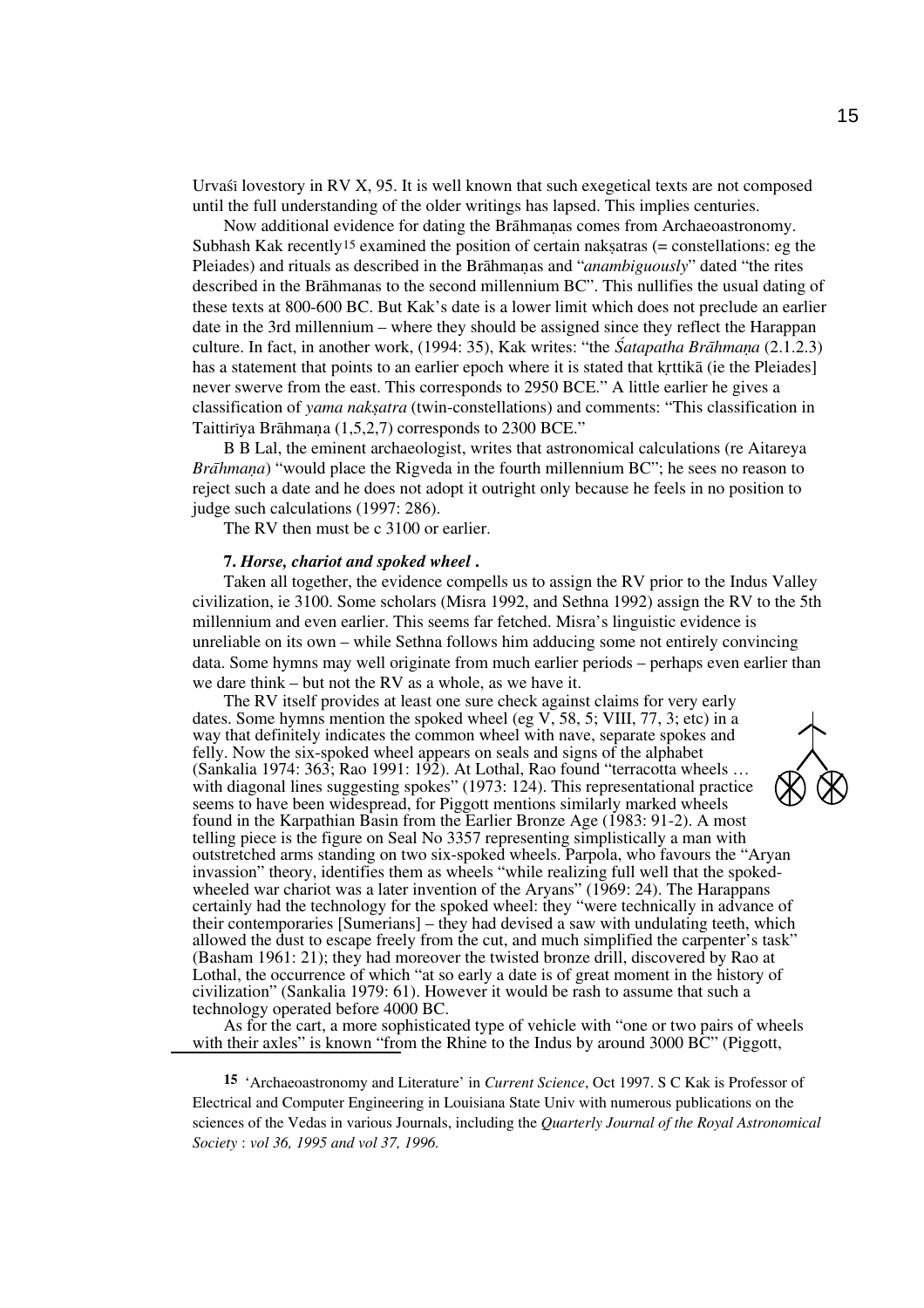with their axles" is known "from the Rhine to the Indus by around 3000 BC" (Piggott, 1992:18).

The Harappans had also "domesticated sheep, horse and cattle" (Rao 1991, 109 etc). There is evidence of earlier horse-domestication, before 3000, in Phase I Rana Ghundai (Peake and Fleure 1956: 228; Piggott 1961: 121; Wheeler 1953: 60). Startling evidence comes from a Report, published by Allahabad University, by G R Sharma who had as coworkers, apart from Indians, Dr M Williams and K Royce, members of the team under Prof J Desmond Clark. The palaeolithic sites of the Belan and Son valleys (Ganges area) yielded fossils of cattle, horse, stag, elephant etc. The neolithic sites of Koldihwa and Mahagara yielded evidence of domestication of animals (cattle, sheep, goat and horse) and cultivation of plants (rice). With radiocarbon and C-14 tests were obtained the following dates: the upper palaeolithic sites (wild horse) 23840 - 17765 and probably earlier; the neolithic Mahagara (domesticated horse)  $6570 \pm 210^{16}$  and the neolithic Koldihwa 5440  $\pm$ 240 and  $4530 \pm 185$  (Sharma, 1980: 110-112).

Thus with the domestication of the horse in Harappan times, and earlier in the west and east, and with knowledge of the cart and the spoked wheel, c 3000-2800, the archaeological evidence can well accommodate the compostition of RV sometime before 3100.

### *8. The Indus Script.*

Although much has been written about the Indus Script, the fact is that it remains undeciphered. Some claim it is sanskritic (Rao, et al); others that is dravidian (Parpola, et al). Lal's survey (1997: 203-14) shows clearly that all claims are unconvinving and have serious faults in their metholodogy. R and B Allchin cite Possehl, who in 1996 made a thorough study of some 35 different attempts at the decipherement of this Script; Possehl's conclusions concur wiht Lal's view. Should the Indus Script be deciphered (particularly with new finds with longer legends), then clearly new light will be thrown on IVC and its period. At present there is no point in making conjectures about this aspect.

#### *Conclusion*

The date 3100 is the one given by the native tradition of India for the compilation of the RV. The tradition seems to be correct.I have also adduced Seidenberg's independent evidence suggesting that the Mathematics contained in the Sulba surfaces was known in the latter half of the 3rd millenneum. Beyond this I do not propose to go.

This dating of the RV will assuredly be doubted and criticized. But any valid criticism will have to be directed against certain points. Philologists, for example, who insist on remaining entrenched in the internal linguistic evidence of the RV and its relation to

**16** This early date matches the early date of horse-domestication given by M Gimbutas, ie 6500, for the Volga Neolithic ´in 'Accounting for a Great Change' in *Times Lit Suppl*, 23-30 June, 1988. This coincidence may explain why Slavonic has *kunji*, but other IE languages *asvalequus* (and variants), for 'horse'.

In *Looking for the Aryans* (Orient Longman, Madras, 1995) by R S Sharma, this Mahagara horse is described as "an isolated species of horse distinct from the one inhabiting areas in the USSR, Iran, Afghanistan etc, and associated with the Aryans" (p 17): obviously the author and those he follows do not realize they have prejudged the case.

At these sites in the neolithic period also has been found ample evidence of rice cultivation, "the earliest evidence … so far in any part of the world" (Sharma 1980: 110). This sharply contradicts V Shnirelman's claim that rice was introduced into India from the East in the late 3rd millennium and its alleged connection with the Dravidian languages (1997: 162).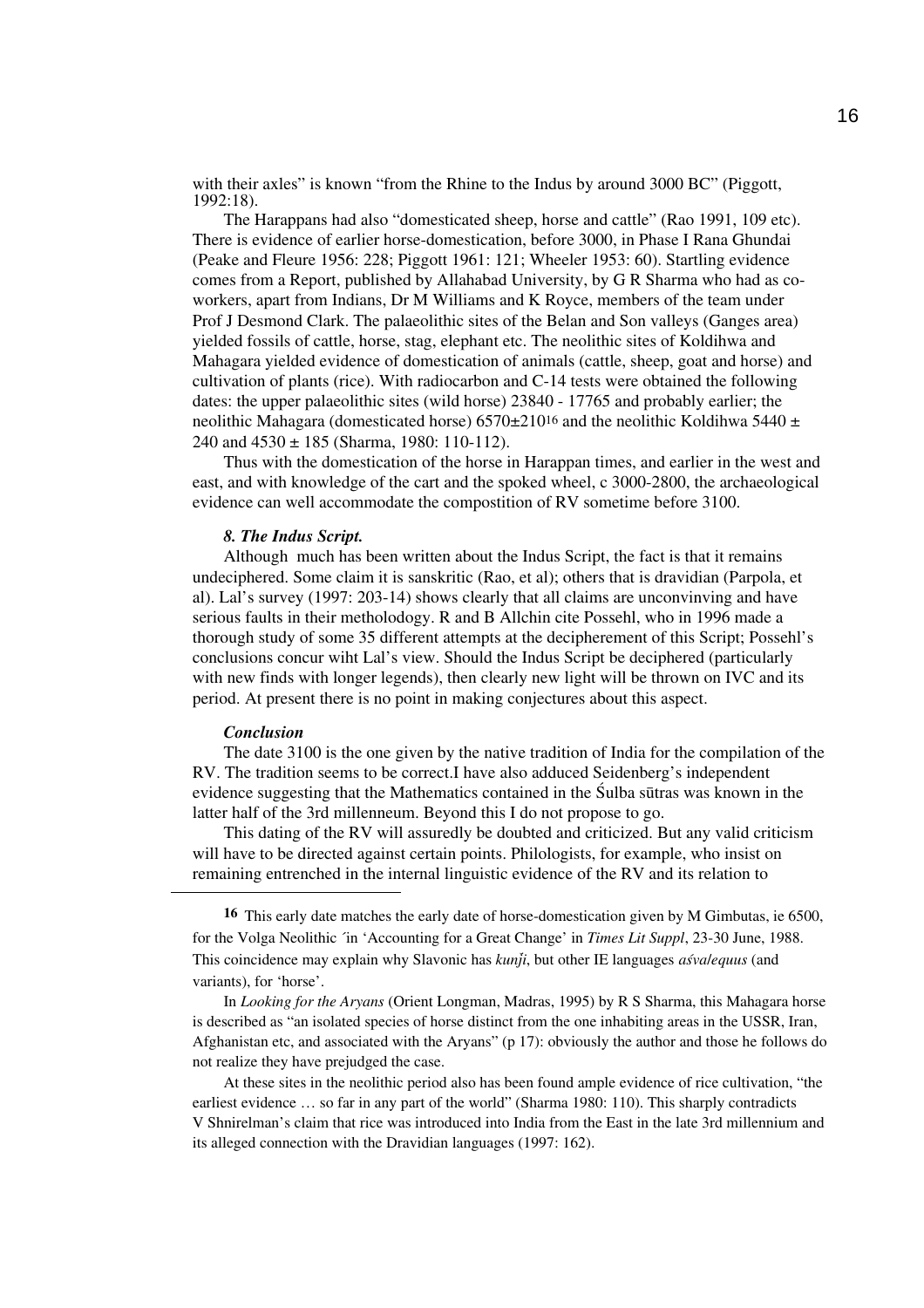Avestan etc, will need to explain satisfactorily how the RV poets, whom they place at 1200- 1000, knew of the Sarasvati river as it was 800-1000 years earlier at least, yet they knew nothing of iron, silver, rice and cotton, which were in contemporary use and known in post-Rigvedic texts; why the Harappan elements – towns, buildings, altars, bricks – are reflected in the Brahmanas but not in the RV which, being earlier, should be closer to them in time; also why the RV preserves so much more of the inherited PIE language and culture, while other branches do not, even though certain of the latter have supposedly moved much less or not at all. Otherwise reactions will be emotional rather than rational.

Despite Dales's published discovery of the true causes of the collapse of the Harappan civilization, Sir Mortimer Wheeler did not relinquish his view of the Aryan invasion in his last work (1968). Few of us are able to apply to ourselves Darwin's dictum "I have steadily endeavoured to keep my mind free so as to give up any hypothesis (and I cannot resist forming one on every subject) as soon as facts are shown to be opposed to it" (Beveridge 1968: 59). And ten years after Dales's first publications, followed by several others by other archaeologists (eg Rao 1973), Burrow wrote: "The Aryan invasion of India is recorded in no written document, and it cannot yet be traced archaeologically, but it is nevertheless firmly established as a historical fact on the basis of comparative philology" (1975: 21). The little word "yet" in this statement shows how right Max Plank was in saying that often only death can separate scientists from their cherished theories (Kak 1994: 25). Yet, some 22 years later, R and B Allchin, again, follow Parpola and conjecture that the "Vedic Aryans moved eastward … in the valleys of the Punjab and the Sarasvati… Their presence *should* therefore be in evidence archaeologically… *But as yet* it is *scarcely* attested in the archaeological record *presumably because* their material culture and lifestyle were already indistinguishable from those of the existing population" (1997: 221-2).17

The simple fact is that archaeological data do not support any immigration into NW India prior to the 1st millennium. Jarrige and Meadow (1980) established the indigenous Mehrgarh culture with cereal cultivation c 6500 on the Bolan, north-west of Mohenjodaro, and its gradual spread south-east to the Indus developing into the Harappan, or Indus Valley, civilization c 3000; in a later study (1991), Jarrige placed the beginnings of Mehrgarh somewhat earlier than 7000.18 Furthermore, according to Shaffer (1984), the Painted Grey Ware that had been associated with the supposed Aryan entry have been shown to be "an

**17** Emphasis added. The Allchins are evidently unaware of the subtle contradiction in their statement. And of course, they don't explain how the intruders (1700-1300 BC) knew of Sarasvati as it was before at least 2000!

**18** Mallory (1989) disregards Jarrige's researches and Shaffer's which he has met in Renfrew. Like Renfrew (1991: 13-4), he cites D McAlpin's Elamo-Dravidian affinities and the Dravidians' migration (pp 55-6) to the Saptasindhu. McAlpin's "reconstructed" linguistic evidence was mentioned in n 7, above. His archaeological evidence is cultivation of barley and wheat (1981: 133). Both cereals were cultivated at Mehrgarh since c 6500 as Jarrige has shown, so that the putative Elamo-Dravidian entry in the 5th millennium comes too late. In the 540 pages of *Frontiers of the Indus Civilization*, (eds B B Lal & S P Gupta, Indian Archaeological Society, 1984) there is no mention of Elamite migrations. Contributors in this 'Sir Mortimer Wheeler Commemoration Volume' are Allchins, Jarrige, Konishi, Possehl, et al, and D L Heskel writes: "previous theories of wholesale population migrations… are not acceptable in the light of archaeological evidence" (p 343). For a similar view see also Allchins (1997: 191). Konrad Elst (1993: 127-9) hesitantly accepts a Dravidian migration and offers the possibility that it moved along the Gujarat coast and down into South India, without intruding into the Indus Valley civilization, which he regards as Aryan.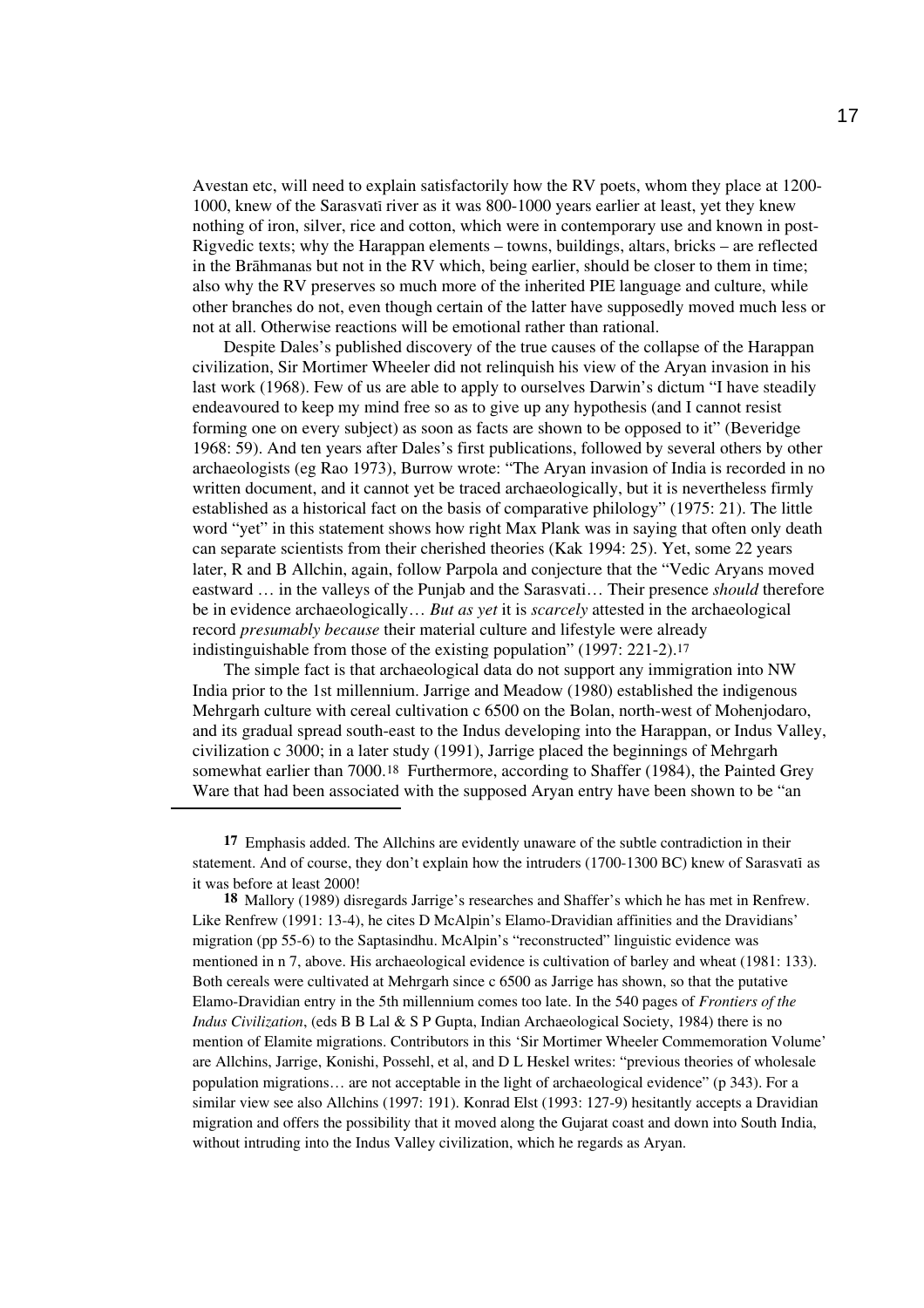indigenous cultural development [that] does not reflect any cultural intrusion from the West, that is an Indo-Aryan invasion. (…) [I]t is possible to document archaeologically a series of cultural changes reflecting indigenous cultural development from prehistoric to historic periods. The early Vedic literature describes not a human invasion into the area but a fundamental restructuring of indigenous society that saw the rise of hereditary social elites. (…) Linguistic reconstructions for the area are no longer independently supported by the archaeological data, and even if one is reluctant to disregard these reconstructions completely, the present data nonetheless suggest critical reevaluation of earlier interpretations." (Shaffer 1984: 85, 88; cf RAL: 209).

Eleven years later the fact has not changed: "The shift by Harappan groups, and, perhaps, other Indus Valley cultural mosaic groups, is the only archaeologically documented west-to-east movement of human populations in South Asia before the first half of the first millennium BC" (Shaffer & Lichtenstein 1995: 139). Two years later, even R and B Allchin do not adduce one shard of evidence (1997: 221 ff).

To expect, as some scholars do (eg Mallory 1997), that one should demonstrate how various linguistic developments or/and archaeological data harmonise, is something of a dream. The PIE language was as full of dialectal variants as was Old English, or Proto-Italic, Proto-Greek, etc: thus, although many changes have been explained, no absolute pattern for all changes can be formulated. Thus while the Skt *bh* correponds generally to Gk *ph* as with Skt *bhū* Gk *phuō* or *bhaga phoibos*, yet Gk has also *bag*- in Phrygian and Skt *labh-ate* correponds to Gk *lambano*<sup> $\bar{o}$ </sup> (but perfect *eilepha* with  $ph$ ).<sup>19</sup> With the archaeological evidence the difficulties are probably insurmountable since tools, weapons and other finds cannot furnish linguistic facts nor provide clear patterns of diffusion. The difficulties are acknowledged by Mallory (1997: 117).

The RV Samhita as we have it (barring some few passages of later dates) must have been compiled just before the rise of the IVC at about 3100 BC. The Aryan origins are firmly rooted in NW India. The source of the PIE language and culture is in the ancient Saptasindhu. Since according to the archaelogical record no other peoples entered into the Saptasindhu where the RV got composed in an IE language in the 4th millennium, and since other IE-speaking peoples entered according to archaeological and/or linguistic data into south, west and north Europe and in the Near East, the latter must have originated in the Saptasindhu. Those indologists, archaeologists et al who, generation after generation, seek to discover evidence for the Aryan entry, could, perhaps more profitably, re-examine and reappraise the data and trace the lines of movement *out of the Saptasindhu* westward and northward all the way to the western extremities of Europe. Philologists on their part can set Sanskrit studies and Comparative Philology on an entirely new footing acknowledging the antiquity of the *R*<sup>gveda</sup>. In Indology at least, the earlier date for the *R*<sup>gveda</sup> accommodates earlier dates for the Brahmanas, Upanishads and Srauta and Grhya Sutras, as we saw; the early grammatical works including Pāṇini and the works on which the philosophical systems

**<sup>19</sup>** Many other cases of exceptions to the established rules can be cited. Two common examples should suffice. Skt  $dv\bar{a}r$  'door' is rejected from the IE cognates for "door" (Gk thúra, OE duru, Sl *dviri* Av *dwar*, etc) since the rules require a Vedic form \**dhwar* that would correspond with Gk *thura*;  $dv\bar{a}r$  is explained as being associated with the two ( $dv\bar{a}$ ) folds or planks that make a door or gate (Mayrhofer II, p 83). This may be right but it seems more likely that at that early period a door would have a single fold or plank and that the *dvar/thura* cognation is just another exception to comparative rules. Skt *hr*r*d/hr*r*daya* also (apart from the generally accepted *s*z*rad-*) could be one of these exceptions among the cognate forms for "heart" as Gk *kardia*, L *cor,* Av *z*∂*r*∂*d-*, OE *heorte* etc.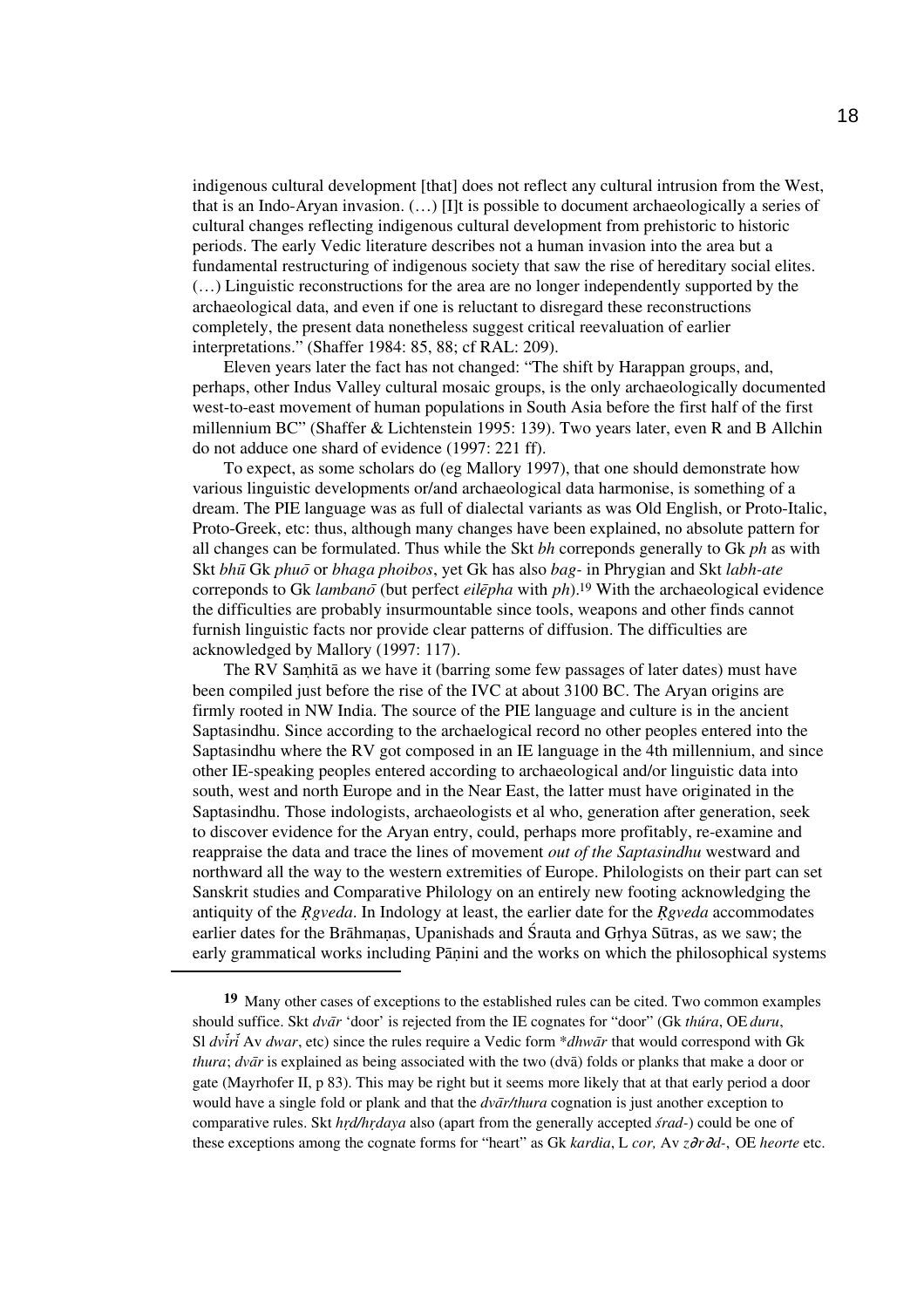are based (for which I claim no expertise), will also need to be moved further back. Problems will arise, no doubt, but so will solutions, affecting many areas beyond Indology. What magnificent opportunities for fresh research!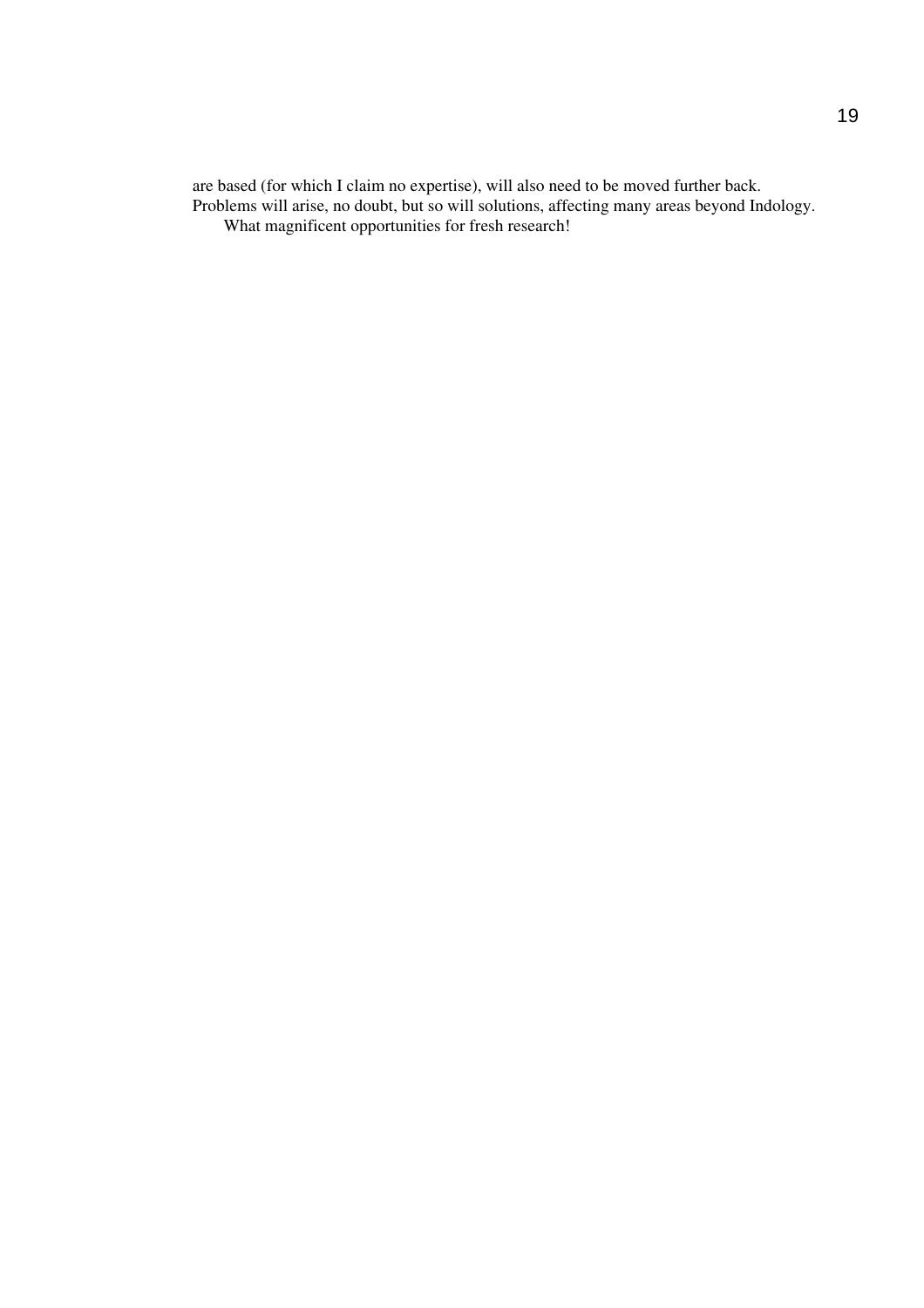## **BIBLIOGRAPHY**

- Aklujkar A 1996, 'The early history of Sanskrit as supreme language' in EM Houben (ed) *Ideology and Status of Sanskrit…*, Leiden, Brill. Allchin, Bridget & Raymond, 1969, *The Birth of Indian Civilization...,* Penguin . 1982,*The Rise of Civilization in India and Pakistan,* CUP.
	- 1997, *Origins of a Civilization*, Viking Penguin, India.
- Basham A L , 1961, *The Wonder that was India*, Sidgwick & Jackson. (ed) 1975, *A Cultural History of India,* OUP,.
- *BDS*: Buck CD, 1989, *A Dictionary of Selected Synonyms...* (1949) Chicago.
- Benveniste E 1973, *Indo-European Language and Society*, transl by E Palmer from 1969 French ed, Faber and Faber.
- Beveridge WIB,1968, *The Art of Scientific Investigation*, Heinemann (1950).
- Branston B, 1993, *The Lost Gods of England* , Constable, (1957).
- Burrow T, 1973, *The Sanskrit Language,* rev ed, Faber.
- 1975, 'The Early Aryans' in Basham AL (ed),.
- Cardona G,Hoeningswald HM & Senn A (eds): 1970, *Indo-European and Indo-Europeans...,* Univ Pens Press,.
- Cavalli-Sforza L, Menozzi P, Piazza A, 1996 *The History and Geography of Human Genes*, Princeton Univ Press (1994)
- Chatterji S K 1968, *Balts and Aryans*, Indian Institute of Advanced Study, Simla.
- Dales G, 1965, "New Investigations at Mohenjodaro" in *Archaeology* 18, No 2. 1966, "The Decline of the Harappans" in *Scientific American* May. "The Mythical Massacre of Mohenjodaro" in *Expedition* No 3.
- *DANEM*: G Leik, 1991, *Dictionary of Ancient Near Eastern Mythology*, Routledge, London & NY.
- Diakonoff I 1985, *On the Original home of Indo-European*, Journal of IndoEuropean Studies, 13.
- Drews R, 1988, *The Coming of the Greeks*, Princeton Univ Pr.
- *DZA I*, II: 1965, Darmesteter J, *The Zend-Avesta*, SBE 4 & 23 (1883).
- *Edda*: Snorri Sturluson, 1996, *Edda* , Everyman (1987).
- Elst K, 1993, *Indigenous Indians…* N Delhi.
- Emeneau M 1954, 'Linguistic Prehistory of India' in *Proceedings of the American Philosophical Society*, 98, pp 282-292. 1980, *Language and Linguistic Area*, Stanford Univ Press.
- Francefort P H 1992, 'Evidence for Harappan Irrigation System' in *Eastern Anthropologist*, 45, pp 87-103.
- Feuerstein G, Kak S & Frawley D, 1995, *In Search of the Cradle of Civilization*, Quest Books.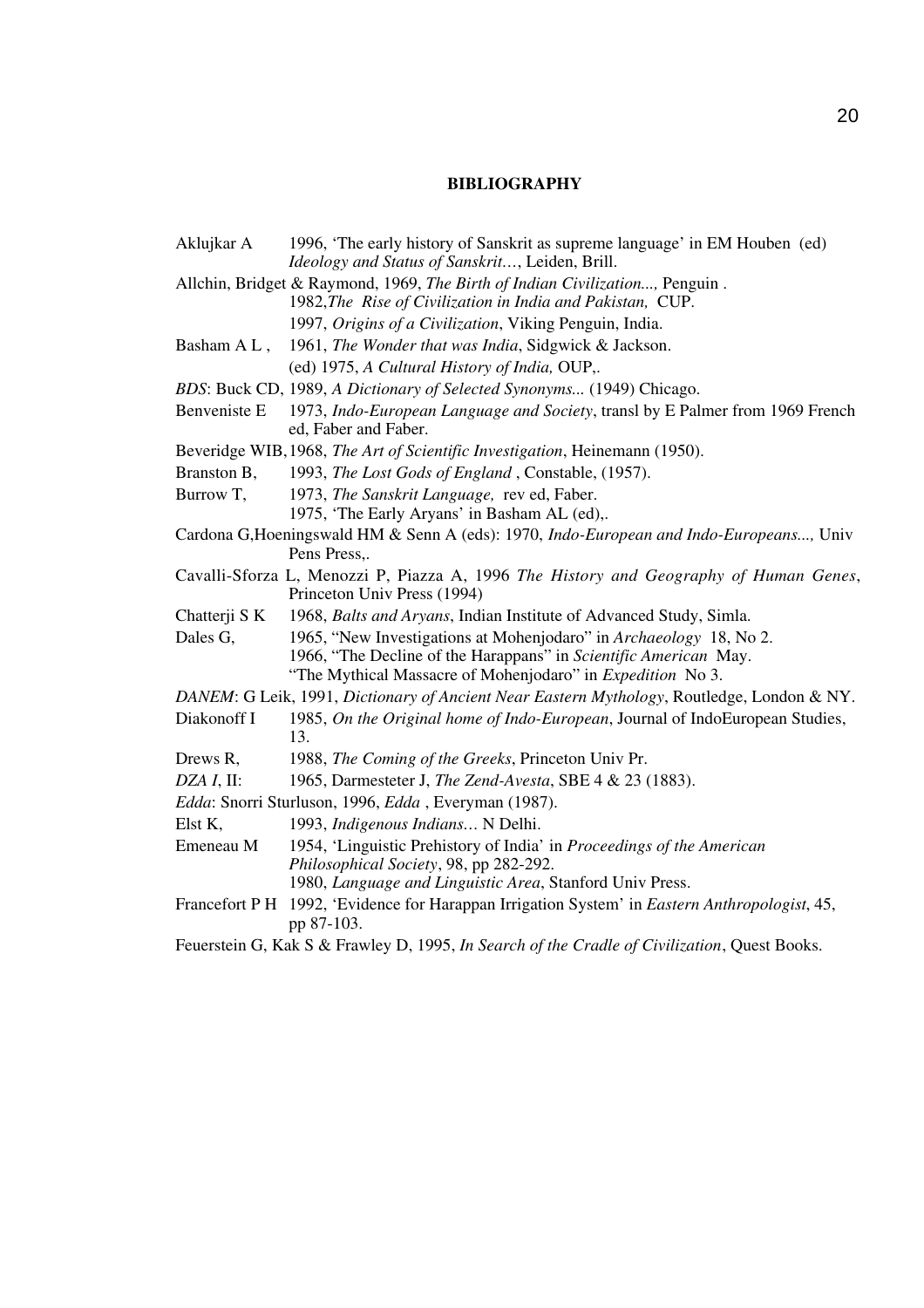Gamkrelidze TV and Ivanov VV, 1985, "The Problem of the Original Homeland…" in *Journal of Indo-European Studies*, 1-2. 1990, "The Early History of Indo-European Languages" in *Scientific American*  March.

> 1995, *Indo-European and the Indo-Europeans*, Trends in Linguistics 80, Mouton (transl from 1984 in Russian).

- Gimbutas M, 1970, "Proto-Indo-European Culture"; in Cardona et al (eds). 1974, "The Lithuanian God Velnias", in *MIA*, Larsen (ed). 1985/1-2, "Primary and Secondary Homeland of the Indo-Europeans", in *Journal of Indo-European Studies*.
- *GM*: Graves R, 1977, *The Greek Myths*, 2 vols, rev ed, Pelican (1960).
- Grist DH, 1965, *Rice*, Longmans (4th ed).
- Gurney OR, 1990, *The Hittites*, rev ed, Penguin.
- Hock HH 1991, *Principles of Historical Linguistics*, 2nd ed, Mouton de Gruyter. 1996 'Pre-rrgvedic convergence' in E M Houben (ed) *Ideology and Status of Sanskrit*… Leiden, Brill.
- *IT*: Sukumari Bhattacharji, 1988, *The Indian Theogony*, (CUP 1970) India.
- Jarrige JF, 1991, 'Mergarh: its Place in the development of ancient cultures in Pakistan', in *Forgotten Cities on the Indus* ed Jansen M, Mulloy M & Urban G, Mainz, Verlag Phillip Zabern.
- Jarrige JF and Meadow R, Aug 1980, "The Antecedents of Civilization in the Indus Valley" in *Scientific American,*.
- Kak S B 1994, *The Astronomical Code of the Rgveda*, N Delhi.
- 1997, 'Archaeoastronomy and Literature' in *Current Science*, October.
- Kazanas N 1999, 'The Rgveda & IndoEuropeans' vol 80 *ABORI*, Pune, India.
- Keith AB, 1922, 'The Age of the Rigveda' in *The Cambridge History of India*, Vol I.
- 1989, *The Religion and Philosophy of the Veda and Upanishads*, 2 vols (HOS 1925) reprint Delhi.
- KEWA: 1956-80, Mayrhofer M, *Kurzgefaßtes Etymologisches Wörterbuch des Altindischen*, 4 vols, Heidelberg.
- Lal BB, 1975, "The Indus Civilization", in Basham (ed).
- 1997, *The Earliest Civilization of South Asia*, Aryan Books Intern, N Delhi.
- LEM: 1973, *New Larousse Encyclopedia of Mythology*, Hamlyn.
- Lockwood WB 1969, *Indo-European Philology...*, Hutchinsons Univ Press.
	- 1972, *A Panorama of Indo-European Languages*, Hutchinsons.
- Mallory JP 1973, '*A Short History of the Indo-European Problem* 'in *JIES* 1, 21-65. 1989, *In search of the Indo-Europeans...,* Thames & Hudson.
	- 1997, 'The homelands of the Indo-Europeans' in R Blench & M Spriggs (eds) *Archaeology and Language*, Routledge, London & N York.
- Mc Alpin D, 1981, *Proto-Elamo-Dravidian: The Evidence and its Implications*, The American Philosophical Society, Philadelphia.
- *MCM*: Mac Cana Proinsias, 1983, *Celtic Mythology* , Chancellor Press (1966).
- Misra SS, 1968, *A Comparative Grammar of Sanskrit, Greek & Hittite*, Calcutta. 1992, *The Aryan Problem : A Linguistic Approach*, Delhi.
- MIA: Larsen JG (ed) 1974, *Myth in the I-E Antiquity*, Univ of Calf Press.
- Misra V N, 1992, in *Eastern Anthropologist* vol 45, pp 1-19.
- *MSD*: Monier-Williams : (1899) 1974, *Sanskrit English Dictionary*, OUP.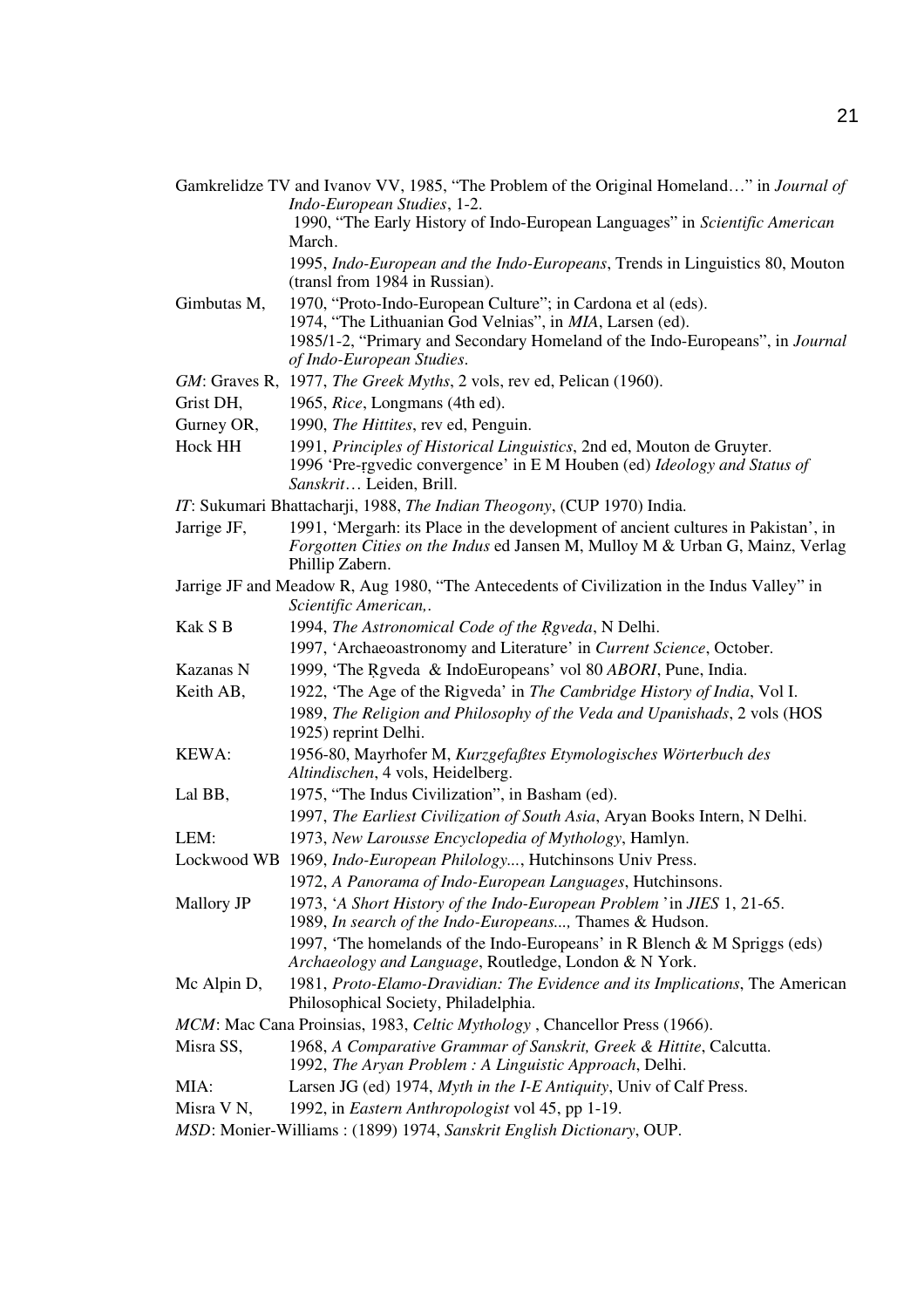Parpola A et al, 1969, *Decipherement of the Proto-Dravidian Inscriptions ...,* Scand Inst of Asian Studies, Special Publications 1 and 2, Copenhagen. 1988, *The Coming of the Aryans to Iran and India...*, in Studia Orientalia vol 64,

Helsinki.

- *PCM*: Puhvel Jaan, 1989, *Comparative Mythology*, John Hopkins Univ Pr (1987).
- Peake T & Fleure H, 1956, *Times and Places*, Oxford.
- Piggott S, 1961, *Prehistoric India,* Penguin.
	- 1983, *The Earliest Wheeled Transport…* Thames & Hudson,.
	- 1992, *Wagon, Chariot and Carriage*, Thames & Hudson.
- Pokorny J, 1959, *Indogermanisches Etymologisches Wörterbuch*, 3vols, Bern and München.
- Puhvel Jaan 1974, "*Indo-European Structure of the Baltic Pantheon*" in *MIA* . 1991, "Whence the Hittite…' in M Lamb and E Douglas Mitchel (eds) *Sprung from Some Common Source*, Stanford Univ Press, California. 1994, 'Anatolian: autochthon or interloper?' *Journal of Indo-European Studies*, 22. Also PCM
- *RAL*: Renfrew C, 1987, *Archaeology and Language*, CUP.
- Rao SR, 1973, *Lothal and the Indus Civilization*, Asia, Bombay. 1982, *The Decipherment of the Indus Script*, Bombay. 1991, *Dawn and Devolution of the Indus Civilization*, Delhi.
- Renfrew C, 1989 "*The Origins of Indo-European Languages*" in Scientific American, Oct. 1991, '*Before Babel…*' in *Cambridge Arch Journal*. 1997, 'World linguistic diversity and farming dispersals', as with Mallory J P,
	- 1997.

Also RAL.

- Roux G, 1992, *Ancient Iraq*, 3rd ed, Penguin.
- Sankalia HD, 1974, *Prehistory and Protohistory of India and Pakistan*, Poona.
- 1979, *Indian Archaeology Today*, Ajanta Publ, N Delhi.
- *Science* 1992, vol 255, two separate Technical Comments by (a) A R Templeton and (b) S Blair Hedges et al, pp 737-9.
- Seidenberg A 1962 'The Ritual Origin of Geometry' in *Archive for History of the Exact Sciences*, vol 1, pp 488-527. 1978 'The origin of Mathematics' in *Archive …* (as above) vol 18, pp 301-342.

Sethna KD, 1992, *The Problem of Aryan Origins,* 2nd ed, Delhi.

*SGD*: Ioan Stamatakos, 1972, *Dictionary of the Ancient Greek Language*, Athens, (in MGk)

Shaffer J G, 1983, 'Bronze Age Iron from Afganistan' in K A R Kennedy and G L Possehl (eds) *Studies in Archaeology and Palaeo-anthropology in South Asia* Oxford & IBH Publ, N Delhi. 1984, 'The Indo-Aryan Invasions: Cultural Myth and Archaeological Reality' in

Lukacs JR (ed) *The People of South Asia: the Biological Anthropology of India, Pakistan and Nepal*, NY.

- » » & Lichtenstein D A, 1995, 'The cultural tradition and palaeoethnicity in South Asian Archaeology' in *Language, Material Culture and Ethnicity: The Indo-Aryans in Ancient South Asia*, G Erdosy (ed), Mouton, Berlin.
- Sharma G R, 1980, *History to Prehistory: Archaeology of the Vindhyas and the Ganga Valley*, Allahabad, Univ.